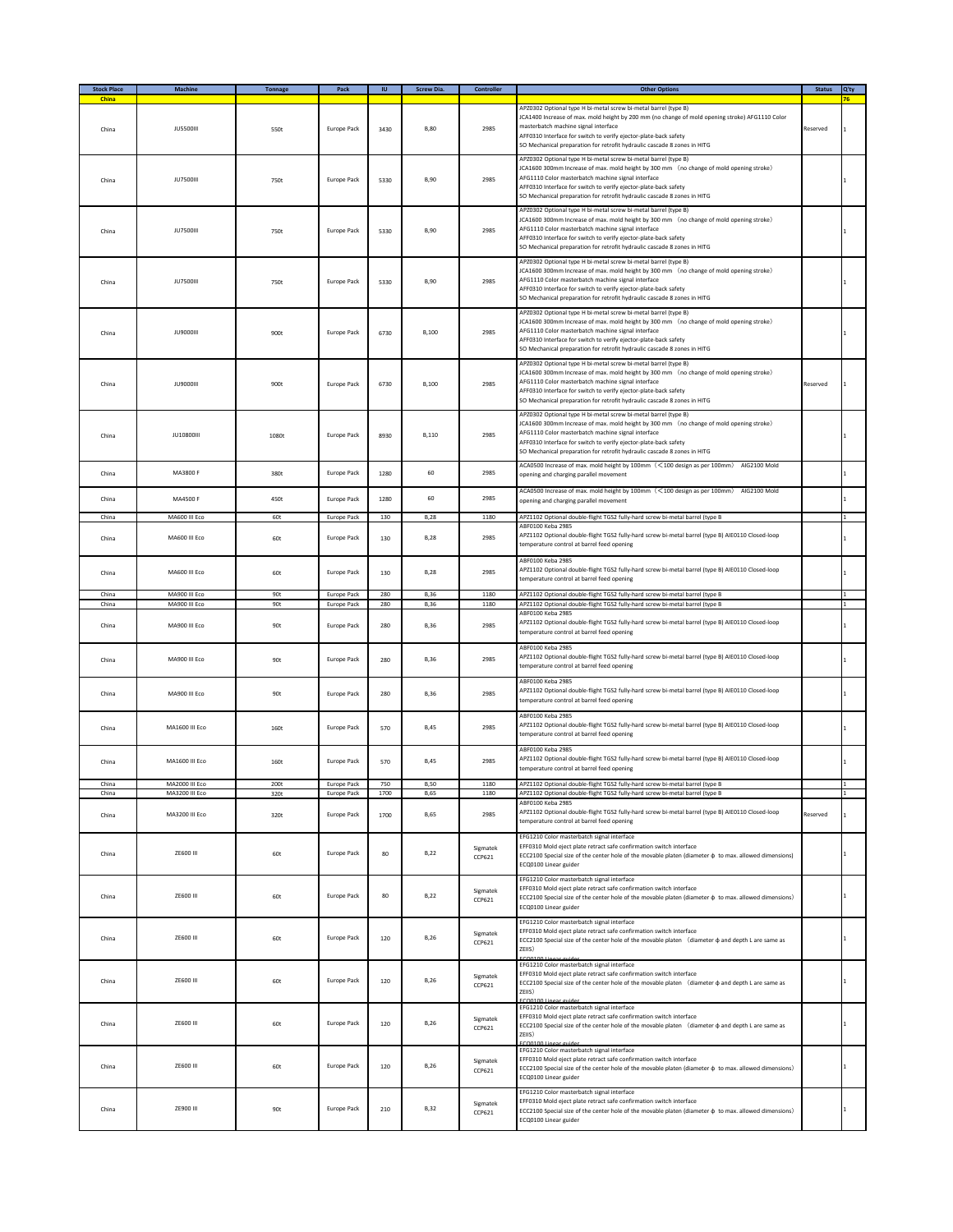| China | ZE900 III  | 90t  | <b>Europe Pack</b> | 210 | <b>B,32</b> | Sigmatek<br>CCP621        | EFG1210 Color masterbatch signal interface<br>EFF0310 Mold eject plate retract safe confirmation switch interface<br>ECC2100 Special size of the center hole of the movable platen (diameter $\phi$ to max. allowed dimensions)<br>ECQ0100 Linear guider                                                                                                                                    |  |
|-------|------------|------|--------------------|-----|-------------|---------------------------|---------------------------------------------------------------------------------------------------------------------------------------------------------------------------------------------------------------------------------------------------------------------------------------------------------------------------------------------------------------------------------------------|--|
| China | ZE1200 III | 120t | Europe Pack        | 430 | <b>B,40</b> | Sigmatek<br>CCP621        | EFG1210 Color masterbatch signal interface<br>EFF0310 Mold eject plate retract safe confirmation switch interface<br>ECC2100 Special size of the center hole of the movable platen (diameter $\phi$ and depth L are same as<br>ZEIIS)                                                                                                                                                       |  |
| China | ZE1200 III | 120t | Europe Pack        | 430 | <b>B,40</b> | Sigmatek<br>CCP621        | EFG1210 Color masterbatch signal interface<br>EFF0310 Mold eject plate retract safe confirmation switch interface<br>ECC2100 Special size of the center hole of the movable platen (diameter $\phi$ and depth L are same as<br>ZEIIS)                                                                                                                                                       |  |
| China | ZE1200 III | 120t | <b>Europe Pack</b> | 430 | <b>B,40</b> | Sigmatek<br>CCP621        | EFG1210 Color masterbatch signal interface<br>EFF0310 Mold eject plate retract safe confirmation switch interface<br>ECC2100 Special size of the center hole of the movable platen (diameter $\phi$ and depth L are same as<br>ZEIIS)                                                                                                                                                       |  |
| China | ZE1200 III | 120t | Europe Pack        | 430 | <b>B,40</b> | Sigmatek<br>CCP621        | EFG1210 Color masterbatch signal interface<br>EFF0310 Mold eject plate retract safe confirmation switch interface<br>ECC2100 Special size of the center hole of the movable platen (diameter $\phi$ to max. allowed dimensions)<br>ECQ0100 Linear guider                                                                                                                                    |  |
| China | ZE1200 III | 120t | <b>Europe Pack</b> | 430 | <b>B,40</b> | Sigmatek<br>CCP621        | EFG1210 Color masterbatch signal interface<br>EFF0310 Mold eject plate retract safe confirmation switch interface<br>ECC2100 Special size of the center hole of the movable platen (diameter $\phi$ to max. allowed dimensions)<br>ECQ0100 Linear guider                                                                                                                                    |  |
| China | ZE1200 III | 120t | <b>Europe Pack</b> | 430 | <b>B,40</b> | Sigmatek<br>CCP621        | EFG1210 Color masterbatch signal interface<br>EFF0310 Mold eject plate retract safe confirmation switch interface<br>ECC2100 Special size of the center hole of the movable platen (diameter $\phi$ to max. allowed dimensions)<br>ECQ0100 Linear guider                                                                                                                                    |  |
| China | ZE1200 III | 120t | <b>Europe Pack</b> | 430 | <b>B,40</b> | Sigmatek<br>CCP621        | EFG1210 Color masterbatch signal interface<br>EFF0310 Mold eject plate retract safe confirmation switch interface<br>ECC2100 Special size of the center hole of the movable platen (diameter $\phi$ to max. allowed dimensions)<br>ECQ0100 Linear guider                                                                                                                                    |  |
| China | ZE1500 III | 150t | <b>Europe Pack</b> | 430 | <b>B,40</b> | Sigmatek<br>CCP621        | EFG1210 Color masterbatch signal interface<br>EFF0310 Mold eject plate retract safe confirmation switch interface<br>ECC2100 Special size of the center hole of the movable platen (diameter $\phi$ and depth L are same as<br>ZEIIS)                                                                                                                                                       |  |
| China | ZE1500 III | 150t | Europe Pack        | 640 | <b>B,45</b> | Sigmatek<br>CCP621        | EFG1210 Color masterbatch signal interface<br>EFF0310 Mold eject plate retract safe confirmation switch interface<br>ECC2100 Special size of the center hole of the movable platen (diameter $\phi$ and depth L are same as<br>ZEIIS)                                                                                                                                                       |  |
| China | ZE1500 III | 150t | <b>Europe Pack</b> | 640 | <b>B,45</b> | Sigmatek<br>CCP621        | EFG1210 Color masterbatch signal interface<br>EEE0310 Mold eject plate retract safe confirmation switch interface<br>ECC2100 Special size of the center hole of the movable platen (diameter $\phi$ and depth L are same as<br>ZEIIS)                                                                                                                                                       |  |
| China | ZE1500 III | 150t | Europe Pack        | 640 | <b>B,45</b> | Sigmatek<br>CCP621        | EFG1210 Color masterbatch signal interface<br>EFF0310 Mold eject plate retract safe confirmation switch interface<br>ECC2100 Special size of the center hole of the movable platen (diameter $\phi$ and depth L are same as<br>ZEIIS)                                                                                                                                                       |  |
| China | ZE1500 III | 150t | <b>Europe Pack</b> | 640 | <b>B,45</b> | Sigmatek<br><b>CCP621</b> | EFG1210 Color masterbatch signal interface<br>EFF0310 Mold eject plate retract safe confirmation switch interface<br>ECC2100 Special size of the center hole of the movable platen (diameter $\phi$ and depth L are same as<br>ZEIIS)                                                                                                                                                       |  |
| China | ZE1500 III | 150t | <b>Europe Pack</b> | 640 | <b>B,45</b> | Sigmatek<br>CCP621        | EFG1210 Color masterbatch signal interface<br>EFF0310 Mold eject plate retract safe confirmation switch interface<br>ECC2100 Special size of the center hole of the movable platen (diameter $\phi$ to max. allowed dimensions)<br>ECQ0100 Linear guider                                                                                                                                    |  |
| China | ZE1500 III | 150t | <b>Europe Pack</b> | 640 | <b>B,45</b> | Sigmatek<br>CCP621        | EFG1210 Color masterbatch signal interface<br>EFF0310 Mold eject plate retract safe confirmation switch interface<br>ECC2100 Special size of the center hole of the movable platen (diameter $\phi$ to max. allowed dimensions)<br>ECQ0100 Linear guider                                                                                                                                    |  |
| China | ZE1500 III | 150t | Europe Pack        | 640 | <b>B,45</b> | Sigmatek<br>CCP621        | EFG1210 Color masterbatch signal interface<br>EFF0310 Mold eject plate retract safe confirmation switch interface<br>ECC2100 Special size of the center hole of the movable platen (diameter $\phi$ to max. allowed dimensions)<br>ECQ0100 Linear guider                                                                                                                                    |  |
| China | ZE1900 III | 190t | Europe Pack        | 640 | B,45        | Sigmatek<br>CCP621        | EFG1210 Color masterbatch signal interface<br>EFF0310 Mold eject plate retract safe confirmation switch interface<br>ECC2100 Special size of the center hole of the movable platen (diameter $\phi$ to max. allowed dimensions)<br>ECQ0100 Linear guider                                                                                                                                    |  |
| China | ZE1900 III | 190t | Europe Pack        | 830 | <b>B,50</b> | Sigmatek<br>CCP621        | EFG1210 Color masterbatch signal interface<br>EFF0310 Mold eject plate retract safe confirmation switch interface<br>ECC2100 Special size of the center hole of the movable platen (diameter $\phi$ and depth L are same as<br>ZEIIS)<br>ECQ0100 Linear guider<br>EPZ3902 Optionally equipped with type H TGS2 fully-hard screw bi-metal barrel (dedicated type and                         |  |
| China | ZE1900 III | 190t | Europe Pack        | 830 | <b>B,50</b> | Sigmatek<br>CCP621        | EFG1210 Color masterbatch signal interface<br>EFF0310 Mold eject plate retract safe confirmation switch interface<br>ECC2100 Special size of the center hole of the movable platen (diameter $\phi$ to max. allowed dimensions)<br>ECQ0100 Linear guider<br>EPZ3902 Optionally equipped with type H TGS2 fully-hard screw bi-metal barrel (dedicated type and<br>wearproof) -type B screw   |  |
| China | ZE2300 III | 230t | <b>Europe Pack</b> | 830 | <b>B,50</b> | Sigmatek<br>CCP621        | EFG1210 Color masterbatch signal interface<br>EFF0310 Mold eject plate retract safe confirmation switch interface<br>ECC2100 Special size of the center hole of the movable platen (diameter $\phi$ to max. allowed dimensions)<br>ECQ0100 Linear guider<br>EPZ3902 Optionally equipped with type H TGS2 fully-hard screw bi-metal barrel (dedicated type and<br>wearproof) -type B screw   |  |
| China | ZE2300 III | 230t | <b>Europe Pack</b> | 830 | <b>B.50</b> | Sigmatek<br>CCP621        | EFG1210 Color masterbatch signal interface<br>EFF0310 Mold eject plate retract safe confirmation switch interface<br>ECC2100 Special size of the center hole of the movable platen (diameter $\phi$ - to max. allowed dimensions)<br>ECQ0100 Linear guider<br>EPZ3902 Optionally equipped with type H TGS2 fully-hard screw bi-metal barrel (dedicated type and<br>wearproof) -type B screw |  |
| China | ZE2300 III | 230t | <b>Europe Pack</b> | 830 | <b>B,50</b> | Sigmatek<br>CCP621        | EFG1210 Color masterbatch signal interface<br>EFF0310 Mold eject plate retract safe confirmation switch interface<br>ECC2100 Special size of the center hole of the movable platen (diameter $\phi$ - to max. allowed dimensions)<br>ECQ0100 Linear guider<br>EPZ3902 Optionally equipped with type H TGS2 fully-hard screw bi-metal barrel (dedicated type and<br>wearproof) -type B screw |  |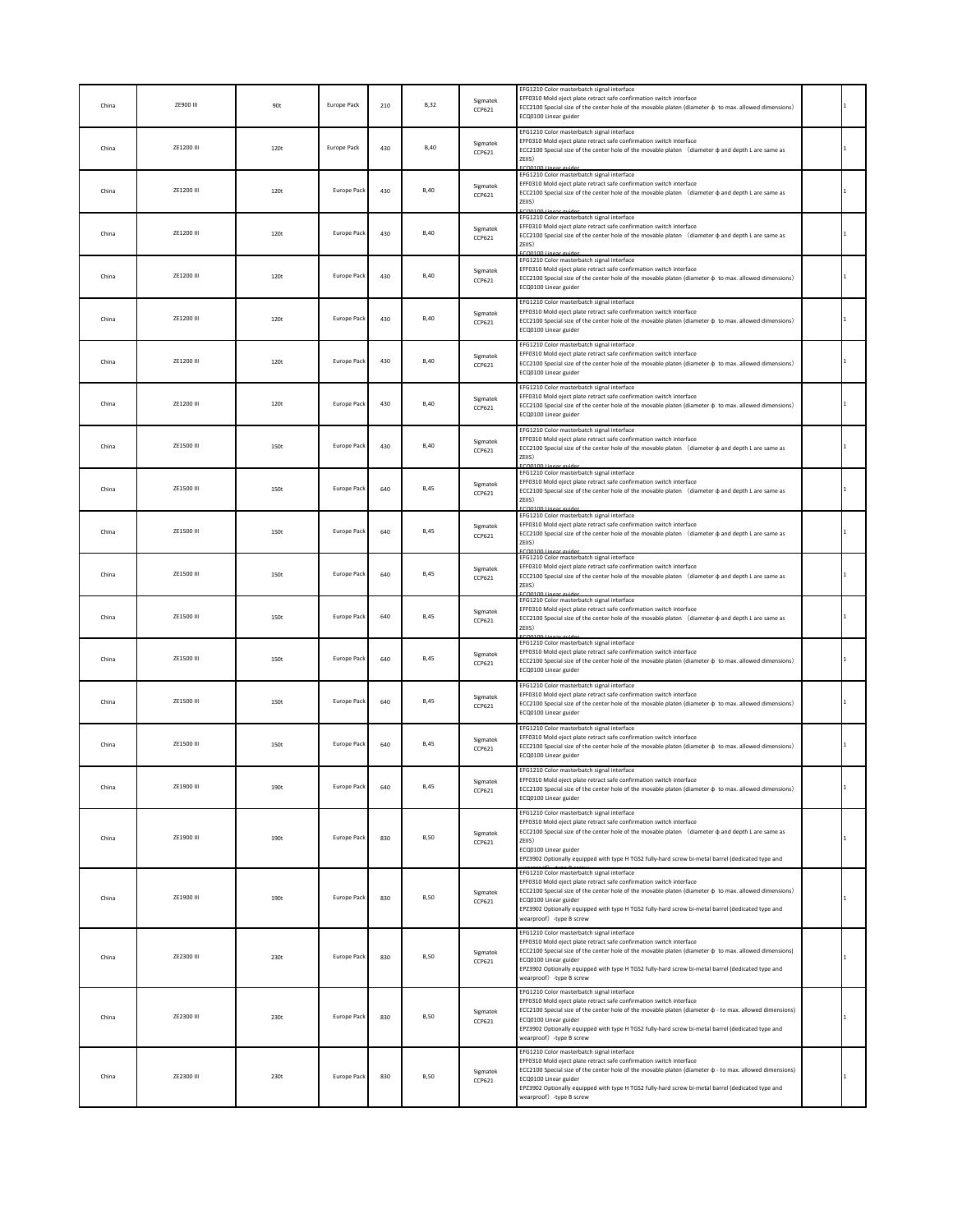| China | ZE2300 III       | 230t | <b>Europe Pack</b> | 830    | <b>B,50</b> | Sigmatek<br>CCP621 | EFG1210 Color masterbatch signal interface<br>EFF0310 Mold eject plate retract safe confirmation switch interface<br>ECC2100 Special size of the center hole of the movable platen (diameter $\phi$ - to max. allowed dimensions)<br>ECQ0100 Linear guider<br>EPZ3902 Optionally equipped with type H TGS2 fully-hard screw bi-metal barrel (dedicated type and<br>wearproof) -type B screw |          |  |
|-------|------------------|------|--------------------|--------|-------------|--------------------|---------------------------------------------------------------------------------------------------------------------------------------------------------------------------------------------------------------------------------------------------------------------------------------------------------------------------------------------------------------------------------------------|----------|--|
| China | ZE2300 III       | 230t | Europe Pack        | 1100   | <b>B,55</b> | Sigmatek<br>CCP621 | EFG1210 Color masterbatch signal interface<br>EFF0310 Mold eject plate retract safe confirmation switch interface<br>ECC2100 Special size of the center hole of the movable platen (diameter $\phi$ and depth L are same as<br>ZEIIS)<br>ECQ0100 Linear guider<br>EPZ3902 Optionally equipped with type H TGS2 fully-hard screw bi-metal barrel (dedicated type and                         | Reserved |  |
| China | ZE2300 III       | 230t | Europe Pack        | 1100   | <b>B,55</b> | Sigmatek<br>CCP621 | EFG1210 Color masterbatch signal interface<br>EFF0310 Mold eject plate retract safe confirmation switch interface<br>ECC2100 Special size of the center hole of the movable platen (diameter $\phi$ and depth L are same as<br>ZEIIS)<br>ECQ0100 Linear guider<br>EPZ3902 Optionally equipped with type H TGS2 fully-hard screw bi-metal barrel (dedicated type and                         | Reserved |  |
| China | ZE2300 III       | 230t | <b>Europe Pack</b> | 1100   | <b>B,55</b> | Sigmatek<br>CCP621 | EFG1210 Color masterbatch signal interface<br>EFF0310 Mold eject plate retract safe confirmation switch interface<br>ECC2100 Special size of the center hole of the movable platen (diameter $\phi$ to max. allowed dimensions)<br>ECQ0100 Linear guider<br>EPZ3902 Optionally equipped with type H TGS2 fully-hard screw bi-metal barrel (dedicated type and<br>wearproof) -type B screw   |          |  |
| China | ZE3000 III       | 300t | Europe Pack        | 1700   | <b>B,65</b> | Sigmatek<br>CCP621 | EFG1210 Color masterbatch signal interface<br>EFF0310 Mold eject plate retract safe confirmation switch interface<br>ECC2100 Special size of the center hole of the movable platen (diameter $\phi$ - to max. allowed dimensions)<br>ECQ0100 Linear guider<br>EPZ3902 Optionally equipped with type H TGS2 fully-hard screw bi-metal barrel (dedicated type and<br>wearproof) -type B screw |          |  |
| China | ZE3000 III       | 300t | <b>Europe Pack</b> | 1700   | <b>B,65</b> | Sigmatek<br>CCP621 | EFG1210 Color masterbatch signal interface<br>EFF0310 Mold eject plate retract safe confirmation switch interface<br>ECC2100 Special size of the center hole of the movable platen (diameter $\phi$ to max. allowed dimensions)<br>ECQ0100 Linear guider<br>EPZ3902 Optionally equipped with type H TGS2 fully-hard screw bi-metal barrel (dedicated type and<br>wearproof) -type B screw   |          |  |
| China | ZE3600 III       | 360t | <b>Europe Pack</b> | 1700   | <b>B,65</b> | Sigmatek<br>CCP621 | EFG1210 Color masterbatch signal interface<br>EFF0310 Mold eject plate retract safe confirmation switch interface<br>ECC2100 Special size of the center hole of the movable platen (diameter $\phi$ and depth L are same as<br>ZEIIS)<br>ECQ0100 Linear guider<br>EPZ3902 Optionally equipped with type H TGS2 fully-hard screw bi-metal barrel (dedicated type and                         | Reserved |  |
| China | ZE3600 III       | 360t | <b>Europe Pack</b> | 1700   | <b>B.65</b> | Sigmatek<br>CCP621 | EFG1210 Color masterbatch signal interface<br>EFF0310 Mold eject plate retract safe confirmation switch interface<br>ECC2100 Special size of the center hole of the movable platen (diameter $\phi$ to max. allowed dimensions)<br>ECQ0100 Linear guider<br>EPZ3902 Optionally equipped with type H TGS2 fully-hard screw bi-metal barrel (dedicated type and<br>wearproof) -type B screw   |          |  |
| China | ZE3600 III       | 360t | <b>Europe Pack</b> | 2250   | <b>B,70</b> | Sigmatek<br>CCP621 | EFG1210 Color masterbatch signal interface<br>EFF0310 Mold eject plate retract safe confirmation switch interface<br>ECC2100 Special size of the center hole of the movable platen (diameter $\phi$ and depth L are same as<br>ZEIIS)                                                                                                                                                       | Reserved |  |
| China | ZE2300 F         | 230t | Europe Pack        | 830h   | <b>B,50</b> | Sigmatek           | ECA0200 The maximum mold height shall be increased by 200 mm (design per 200 if it is less than<br>200). and the minimum mold height shall be increased by 100 mm                                                                                                                                                                                                                           |          |  |
| China | ZE2300 F         | 230t | Europe Pack        | 830 h  | <b>B,50</b> | Sigmatek           | ECA0200 The maximum mold height shall be increased by 200 mm (design per 200 if it is less than<br>200). and the minimum mold height shall be increased by 100 mm                                                                                                                                                                                                                           |          |  |
| China | ZE2300 F         | 230t | Europe Pack        | 830h   | <b>B,50</b> | Sigmatek           | ECA0200 The maximum mold height shall be increased by 200 mm (design per 200 if it is less than<br>200). and the minimum mold height shall be increased by 100 mm                                                                                                                                                                                                                           |          |  |
| China | ZE3000 F         | 300t | Europe Pack        | 1100 h | <b>B,55</b> | Sigmatek           | ECA0200 The maximum mold height shall be increased by 200 mm (design per 200 if it is less than<br>200). and the minimum mold height shall be increased by 100 mm                                                                                                                                                                                                                           | Reserved |  |
| China | <b>MA600 III</b> | 60t  | <b>Europe Pack</b> | 130    | <b>B.28</b> | 2985               | APZ1102 Optional double-flight TGS2 fully-hard screw bi-metal barrel (type B AFG1110 Color masterbatch<br>machine signal interface<br>AFF0310 Fiector back safety switch interface<br>ABF0100 Optional KEBA 2985 (CP053) controller with 15" touch screen panel                                                                                                                             |          |  |
| China | MA600 III        | 60t  | Europe Pack        | 130    | <b>B,28</b> | 2985               | APZ1102 Optional double-flight TGS2 fully-hard screw bi-metal barrel (type B AFG1110 Color masterbatch<br>machine signal interface<br>AFF0310 Ejector back safety switch interface<br>ABF0100 Optional KEBA 2985 (CP053) controller with 15" touch screen panel                                                                                                                             |          |  |
| China | MA1200 III       | 120t | <b>Europe Pack</b> | 400    | <b>B,40</b> | 2985               | APZ1102 Optional double-flight TGS2 fully-hard screw bi-metal barrel (type B AFG1110 Color masterbatch<br>machine signal interface<br>AFF0310 Ejector back safety switch interface<br>ABF0100 Optional KEBA 2985 (CP053) controller with 15" touch screen panel                                                                                                                             |          |  |
| China | MA1200 III       | 120t | <b>Europe Pack</b> | 400    | <b>B,40</b> | 2985               | APZ1102 Optional double-flight TGS2 fully-hard screw bi-metal barrel (type B AFG1110 Color masterbatch<br>machine signal interface<br>AFF0310 Ejector back safety switch interface<br>ABF0100 Optional KEBA 2985 (CP053) controller with 15" touch screen panel                                                                                                                             |          |  |
| China | MA1600 III       | 160t | <b>Europe Pack</b> | 570    | <b>B,45</b> | 2985               | APZ1102 Optional double-flight TGS2 fully-hard screw bi-metal barrel (type B AFG1110 Color masterbatch<br>machine signal interface<br>AFF0310 Ejector back safety switch interface<br>ABF0100 Optional KEBA 2985 (CP053) controller with 15" touch screen panel                                                                                                                             |          |  |
| China | MA1600 III       | 160t | Europe Pack        | 570    | <b>B,45</b> | 2985               | APZ1102 Optional double-flight TGS2 fully-hard screw bi-metal barrel (type B AFG1110 Color masterbatch<br>machine signal interface<br>AFF0310 Ejector back safety switch interface<br>ABF0100 Optional KEBA 2985 (CP053) controller with 15" touch screen panel                                                                                                                             |          |  |
| China | MA1600 III       | 160t | <b>Europe Pack</b> | 570    | <b>B,45</b> | 2985               | APZ1102 Optional double-flight TGS2 fully-hard screw bi-metal barrel (type B AFG1110 Color masterbatch<br>machine signal interface<br>AFF0310 Ejector back safety switch interface<br>ABF0100 Optional KEBA 2985 (CP053) controller with 15" touch screen panel                                                                                                                             |          |  |
| China | MA1600 III       | 160t | <b>Europe Pack</b> | 570    | <b>B,45</b> | 2985               | APZ1102 Optional double-flight TGS2 fully-hard screw bi-metal barrel (type B AFG1110 Color masterbatch<br>machine signal interface<br>AFF0310 Ejector back safety switch interface<br>ABF0100 Optional KEBA 2985 (CP053) controller with 15" touch screen panel                                                                                                                             |          |  |
| China | MA1600 III       | 160t | Europe Pack        | 570    | <b>B,45</b> | 2985               | APZ1102 Optional double-flight TGS2 fully-hard screw bi-metal barrel (type B AFG1110 Color masterbatch<br>machine signal interface<br>AFF0310 Ejector back safety switch interface<br>ABF0100 Optional KEBA 2985 (CP053) controller with 15" touch screen panel                                                                                                                             |          |  |
| China | MA3200 III       | 320t | Europe Pack        | 1700   | <b>B,65</b> | 2985               | APZ1102 Optional double-flight TGS2 fully-hard screw bi-metal barrel (type B AFG1110 Color masterbatch<br>machine signal interface<br>AFF0310 Ejector back safety switch interface<br>ABF0100 Optional KEBA 2985 (CP053) controller with 15" touch screen panel                                                                                                                             |          |  |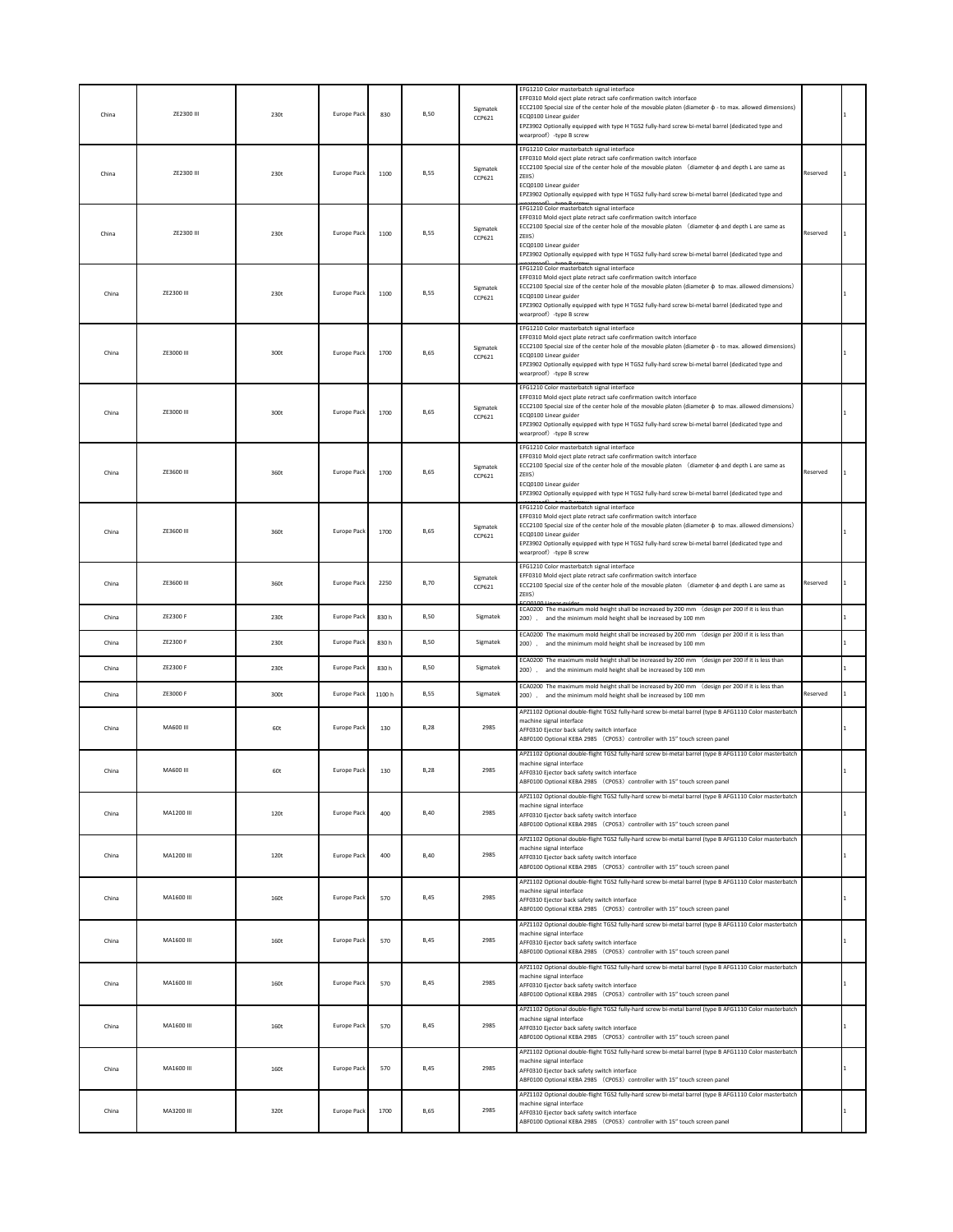| China        | MA3200 III                       | 320t         | Europe Pack                              | 2250         | <b>B</b> ,65               | 2985         | APZ0902 (STD) Optional double-flight bi-metal screw KI barrel (type B) AFG1110 Color masterbatch<br>machine signal interface<br>AFF0310 Ejector back safety switch interface<br>ABF0100 Optional KEBA 2985 (CP053) controller with 15" touch screen panel                                                                                                              |                      |    |
|--------------|----------------------------------|--------------|------------------------------------------|--------------|----------------------------|--------------|------------------------------------------------------------------------------------------------------------------------------------------------------------------------------------------------------------------------------------------------------------------------------------------------------------------------------------------------------------------------|----------------------|----|
| China        | MA3800 III                       | 380t         | Europe Pack                              | 2250         | <b>B,70</b>                | 2985         | APZ0902 (STD) Optional double-flight bi-metal screw KI barrel (type B) AFG1110 Color masterbatch<br>machine signal interface<br>AFF0310 Ejector back safety switch interface<br>ABF0100 Optional KEBA 2985 (CP053) controller with 15" touch screen panel                                                                                                              | Reserved             |    |
| Ship<br>Ship | <b>JU4500III</b>                 | 450t         | Europe Pack                              | 2230         | <b>B,70</b>                | 2985         | PZ0302 Optional type H bi-metal screw bi-metal barrel (type B)<br>JCA1400 Increase of max. mold height by 200 mm (no change of mold opening stroke) AFG1110 Color<br>masterbatch machine signal interface                                                                                                                                                              | Reserved             | 85 |
|              |                                  |              |                                          |              |                            |              | AFF0310 Interface for switch to verify ejector-plate-back safety<br>SO Mechanical preparation for retrofit hydraulic cascade 8 zones in HITG<br>APZ0302 Optional type H bi-metal screw bi-metal barrel (type B)                                                                                                                                                        |                      |    |
| Ship         | <b>JU4500III</b>                 | 450t         | Europe Pack                              | 2230         | <b>B,70</b>                | 2985         | JCA1400 Increase of max. mold height by 200 mm (no change of mold opening stroke) AFG1110 Color<br>masterbatch machine signal interface<br>AFF0310 Interface for switch to verify ejector-plate-back safety<br>SO Mechanical preparation for retrofit hydraulic cascade 8 zones in HITG                                                                                | Reserved             |    |
| Ship         | <b>JU4500III</b>                 | 450t         | Europe Pack                              | 2230         | <b>B,70</b>                | 2985         | APZ0302 Optional type H bi-metal screw bi-metal barrel (type B)<br>JCA1400 Increase of max. mold height by 200 mm (no change of mold opening stroke) AFG1110 Color<br>masterbatch machine signal interface<br>AFF0310 Interface for switch to verify ejector-plate-back safety<br>SO Mechanical preparation for retrofit hydraulic cascade 8 zones in HITG             |                      |    |
| Ship         | <b>JU4500III</b>                 | 450t         | Europe Pack                              | 2230         | <b>B,70</b>                | 2985         | APZ0302 Optional type H bi-metal screw bi-metal barrel (type B)<br>JCA1400 Increase of max. mold height by 200 mm (no change of mold opening stroke) AFG1110 Color<br>masterbatch machine signal interface<br>AFF0310 Interface for switch to verify ejector-plate-back safety<br>SO Mechanical preparation for retrofit hydraulic cascade 8 zones in HITG             | Reserved             |    |
| Ship         | <b>JU5500III</b>                 | 550t         | <b>Europe Pack</b>                       | 3430         | <b>B,80</b>                | 2985         | APZ0302 Optional type H bi-metal screw bi-metal barrel (type B)<br>JCA1400 Increase of max. mold height by 200 mm (no change of mold opening stroke) AFG1110 Color<br>masterbatch machine signal interface<br>AFF0310 Interface for switch to verify ejector-plate-back safety<br>SO Mechanical preparation for retrofit hydraulic cascade 8 zones in HITG HI INVERTER | Reserved             |    |
| Ship         | <b>JU7500III</b>                 | 750t         | <b>Europe Pack</b>                       | 5330         | <b>B,90</b>                | 2985         | APZ0302 Optional type H bi-metal screw bi-metal barrel (type B)<br>JCA1600 300mm Increase of max. mold height by 300 mm (no change of mold opening stroke)<br>AFG1110 Color masterbatch machine signal interface<br>AFF0310 Interface for switch to verify ejector-plate-back safety<br>SO Mechanical preparation for retrofit hydraulic cascade 8 zones in HITG       | Reserved             |    |
| Ship         | <b>JU10800III</b>                | 1080t        | <b>Europe Pack</b>                       | 8930         | B,110                      | 2985         | APZ0302 Optional type H bi-metal screw bi-metal barrel (type B)<br>JCA1600 300mm Increase of max. mold height by 300 mm (no change of mold opening stroke)<br>AFG1110 Color masterbatch machine signal interface<br>AFF0310 Interface for switch to verify ejector-plate-back safety<br>SO Mechanical preparation for retrofit hydraulic cascade 8 zones in HITG       | Reserved             |    |
| Ship         | MA3000 F                         | 300t         | Europe Pack                              | 980          | 55                         | 2985         | ABF0100 Keba 2985<br>ACA0500 Increase of max. mold height by 100mm(<100 design as per 100mm) AIG2100 Mold<br>opening and charging parallel movement                                                                                                                                                                                                                    |                      |    |
| Ship         | MA3800 F                         | 380t         | Europe Pack                              | 1280         | 60                         | 2985         | ABF0100 Keba 2985<br>ACA0500 Increase of max. mold height by 100mm (<100 design as per 100mm) AIG2100 Mold<br>opening and charging parallel movement                                                                                                                                                                                                                   | Reserved             |    |
| Ship         | MA600 III Eco                    | 60t          | Europe Pack                              | 130          | <b>B,28</b>                | 1180         | APZ1102 Optional double-flight TGS2 fully-hard screw bi-metal barrel (type B                                                                                                                                                                                                                                                                                           |                      |    |
| Ship<br>Ship | MA600 III Eco<br>MA600 III Eco   | 60t<br>60t   | Europe Pack<br><b>Europe Pack</b>        | 130<br>130   | <b>B,28</b><br><b>B,28</b> | 1180<br>1180 | APZ1102 Optional double-flight TGS2 fully-hard screw bi-metal barrel (type B<br>APZ1102 Optional double-flight TGS2 fully-hard screw bi-metal barrel (type B                                                                                                                                                                                                           |                      |    |
| Ship<br>Ship | MA600 III Eco<br>MA600 III Eco   | 60t<br>60t   | Europe Pack<br>Europe Pack               | 130<br>130   | <b>B,28</b><br><b>B.28</b> | 1180<br>1180 | APZ1102 Optional double-flight TGS2 fully-hard screw bi-metal barrel (type B<br>APZ1102 Optional double-flight TGS2 fully-hard screw bi-metal barrel (type B                                                                                                                                                                                                           |                      |    |
| Ship         | MA600 III Eco                    | 60t          | Europe Pack                              | 130          | <b>B,28</b>                | 1180         | APZ1102 Optional double-flight TGS2 fully-hard screw bi-metal barrel (type B                                                                                                                                                                                                                                                                                           |                      |    |
| Ship         | MA600 III Eco                    | 60t          | Europe Pack                              | 130          | <b>B.28</b>                | 1180         | APZ1102 Optional double-flight TGS2 fully-hard screw bi-metal barrel (type B                                                                                                                                                                                                                                                                                           |                      |    |
| Ship<br>Ship | MA600 III Eco<br>MA600 III Eco   | 60t<br>60t   | Europe Pack<br>Europe Pack               | 130<br>130   | <b>B,28</b><br><b>B,28</b> | 1180<br>1180 | APZ1102 Optional double-flight TGS2 fully-hard screw bi-metal barrel (type B<br>APZ1102 Optional double-flight TGS2 fully-hard screw bi-metal barrel (type B                                                                                                                                                                                                           | Reserved             |    |
| Ship         | MA600 III Eco                    | 60t          | Europe Pack                              | 130          | <b>B,28</b>                | 1180         | APZ1102 Optional double-flight TGS2 fully-hard screw bi-metal barrel (type B                                                                                                                                                                                                                                                                                           |                      |    |
| Ship<br>Ship | MA900 III Eco<br>MA900 III Eco   | 90t<br>90t   | Europe Pack<br>Europe Pack               | 280<br>280   | <b>B,36</b><br><b>B,36</b> | 1180<br>1180 | APZ1102 Optional double-flight TGS2 fully-hard screw bi-metal barrel (type B<br>APZ1102 Optional double-flight TGS2 fully-hard screw bi-metal barrel (type B                                                                                                                                                                                                           |                      |    |
| Ship         | MA900 III Eco                    | 90t          | Europe Pack                              | 280          | <b>B.36</b>                | 1180         | APZ1102 Optional double-flight TGS2 fully-hard screw bi-metal barrel (type B                                                                                                                                                                                                                                                                                           |                      |    |
| Ship         | MA900 III Eco                    | 90t          | Europe Pack                              | 280          | <b>B,36</b>                | 2985         | ABF0100 Keba 2985<br>APZ1102 Optional double-flight TGS2 fully-hard screw bi-metal barrel (type B) AIE0110 Closed-loop<br>temperature control at barrel feed opening                                                                                                                                                                                                   |                      |    |
| Ship<br>Ship | MA1200 III Eco<br>MA1200 III Eco | 120t         | Europe Pack<br><b>Europe Pack</b>        | 400<br>400   | <b>B,40</b><br><b>B,40</b> | 1180<br>1180 | APZ1102 Optional double-flight TGS2 fully-hard screw bi-metal barrel (type B<br>APZ1102 Optional double-flight TGS2 fully-hard screw bi-metal barrel (type B                                                                                                                                                                                                           |                      |    |
| Ship         | MA1200 III Eco                   | 120t<br>120t | <b>Europe Pack</b>                       | 400          | <b>B,40</b>                | 1180         | APZ1102 Optional double-flight TGS2 fully-hard screw bi-metal barrel (type B                                                                                                                                                                                                                                                                                           |                      |    |
| Ship         | <b>MA1200 III Fco</b>            | 120t         | <b>Europe Pack</b>                       | 400          | <b>B,40</b>                | 1180         | APZ1102 Optional double-flight TGS2 fully-hard screw bi-metal barrel (type B                                                                                                                                                                                                                                                                                           |                      |    |
| Ship<br>Ship | MA1200 III Eco<br>MA1600 III Eco | 120t<br>160t | <b>Europe Pack</b><br><b>Europe Pack</b> | 400<br>570   | <b>B.40</b><br><b>B.45</b> | 1180<br>1180 | APZ1102 Optional double-flight TGS2 fully-hard screw bi-metal barrel (type B<br>APZ1102 Optional double-flight TGS2 fully-hard screw bi-metal barrel (type B                                                                                                                                                                                                           | Reserved<br>Reserved |    |
| Ship         | MA1600 III Eco                   | 160t         | <b>Europe Pack</b>                       | 570          | <b>B.45</b>                | 1180         | APZ1102 Optional double-flight TGS2 fully-hard screw bi-metal barrel (type B                                                                                                                                                                                                                                                                                           |                      |    |
| Ship         | MA1600 III Eco                   | 160t         | Europe Pack                              | 570          | <b>B,45</b>                | 1180         | APZ1102 Optional double-flight TGS2 fully-hard screw bi-metal barrel (type B                                                                                                                                                                                                                                                                                           |                      |    |
| Ship         | MA1600 III Eco                   | 160t         | Europe Pack                              | 570          | <b>B,45</b>                | 1180         | APZ1102 Optional double-flight TGS2 fully-hard screw bi-metal barrel (type B                                                                                                                                                                                                                                                                                           |                      |    |
| Ship         | MA1600 III Eco                   | 160t         | Europe Pack                              | 570          | <b>B,45</b>                | 1180         | APZ1102 Optional double-flight TGS2 fully-hard screw bi-metal barrel (type B                                                                                                                                                                                                                                                                                           |                      |    |
| Ship<br>Ship | MA1600 III Eco<br>MA1600 III Eco | 160t<br>160t | Europe Pack<br>Europe Pack               | 570<br>570   | <b>B.45</b><br><b>B,45</b> | 1180<br>1180 | APZ1102 Optional double-flight TGS2 fully-hard screw bi-metal barrel (type B<br>APZ1102 Optional double-flight TGS2 fully-hard screw bi-metal barrel (type B                                                                                                                                                                                                           |                      |    |
| Ship         | MA1600 III Eco                   | 160t         | Europe Pack                              | 570          | <b>B,45</b>                | 1180         | APZ1102 Optional double-flight TGS2 fully-hard screw bi-metal barrel (type B                                                                                                                                                                                                                                                                                           |                      |    |
| Ship         | MA1600 III Eco                   | 160t         | Europe Pack                              | 570          | <b>B,45</b>                | 1180         | APZ1102 Optional double-flight TGS2 fully-hard screw bi-metal barrel (type B<br>ABF0100 Keba 2985                                                                                                                                                                                                                                                                      | Reserved             |    |
| Ship         | MA1600 III Eco                   | 160t         | Europe Pack                              | 570          | B,45                       | 2985         | APZ1102 Optional double-flight TGS2 fully-hard screw bi-metal barrel (type B) AIE0110 Closed-loop<br>temperature control at barrel feed opening                                                                                                                                                                                                                        |                      |    |
| Ship<br>Ship | MA2000 III Eco<br>MA2000 III Eco | 200t<br>200t | Europe Pack<br>Europe Pack               | 750<br>750   | <b>B.50</b><br><b>B.50</b> | 1180<br>1180 | APZ1102 Optional double-flight TGS2 fully-hard screw bi-metal barrel (type B<br>APZ1102 Optional double-flight TGS2 fully-hard screw bi-metal barrel (type B                                                                                                                                                                                                           | Reserved             |    |
| Ship         | MA2000 III Eco                   | 200t         | Europe Pack                              | 750          | <b>B,50</b>                | 1180         | APZ1102 Optional double-flight TGS2 fully-hard screw bi-metal barrel (type B                                                                                                                                                                                                                                                                                           |                      |    |
| Ship<br>Ship | MA2000 III Eco<br>MA2000 III Eco | 200t<br>200t | Europe Pack<br>Europe Pack               | 750<br>750   | <b>B.50</b><br><b>B,50</b> | 1180<br>1180 | APZ1102 Optional double-flight TGS2 fully-hard screw bi-metal barrel (type B<br>APZ1102 Optional double-flight TGS2 fully-hard screw bi-metal barrel (type B                                                                                                                                                                                                           |                      |    |
| Ship         | MA2000 III Eco                   | 200t         | Europe Pack                              | 750          | <b>B,50</b>                | 1180         | APZ1102 Optional double-flight TGS2 fully-hard screw bi-metal barrel (type B                                                                                                                                                                                                                                                                                           |                      |    |
| Ship         | MA2000 III Eco                   | 200t         | Europe Pack                              | 750          | <b>B,50</b>                | 2985         | ABF0100 Keba 2985<br>APZ1102 Optional double-flight TGS2 fully-hard screw bi-metal barrel (type B) AIE0110 Closed-loop<br>temperature control at barrel feed opening                                                                                                                                                                                                   |                      |    |
| Ship<br>Ship | MA2500 III Eco<br>MA2500 III Eco | 250t<br>250t | Europe Pac<br>Europe Pack                | 1000<br>1000 | <b>B,55</b><br><b>B,55</b> | 1180<br>1180 | APZ1102 Optional double-flight TGS2 fully-hard screw bi-metal barrel (type B<br>APZ1102 Optional double-flight TGS2 fully-hard screw bi-metal barrel (type B                                                                                                                                                                                                           |                      |    |
| Ship         | MA2500 III Eco                   | 250t         | <b>Europe Pack</b>                       | 1000         | <b>B.55</b>                | 1180         | APZ1102 Optional double-flight TGS2 fully-hard screw bi-metal barrel (type B                                                                                                                                                                                                                                                                                           |                      |    |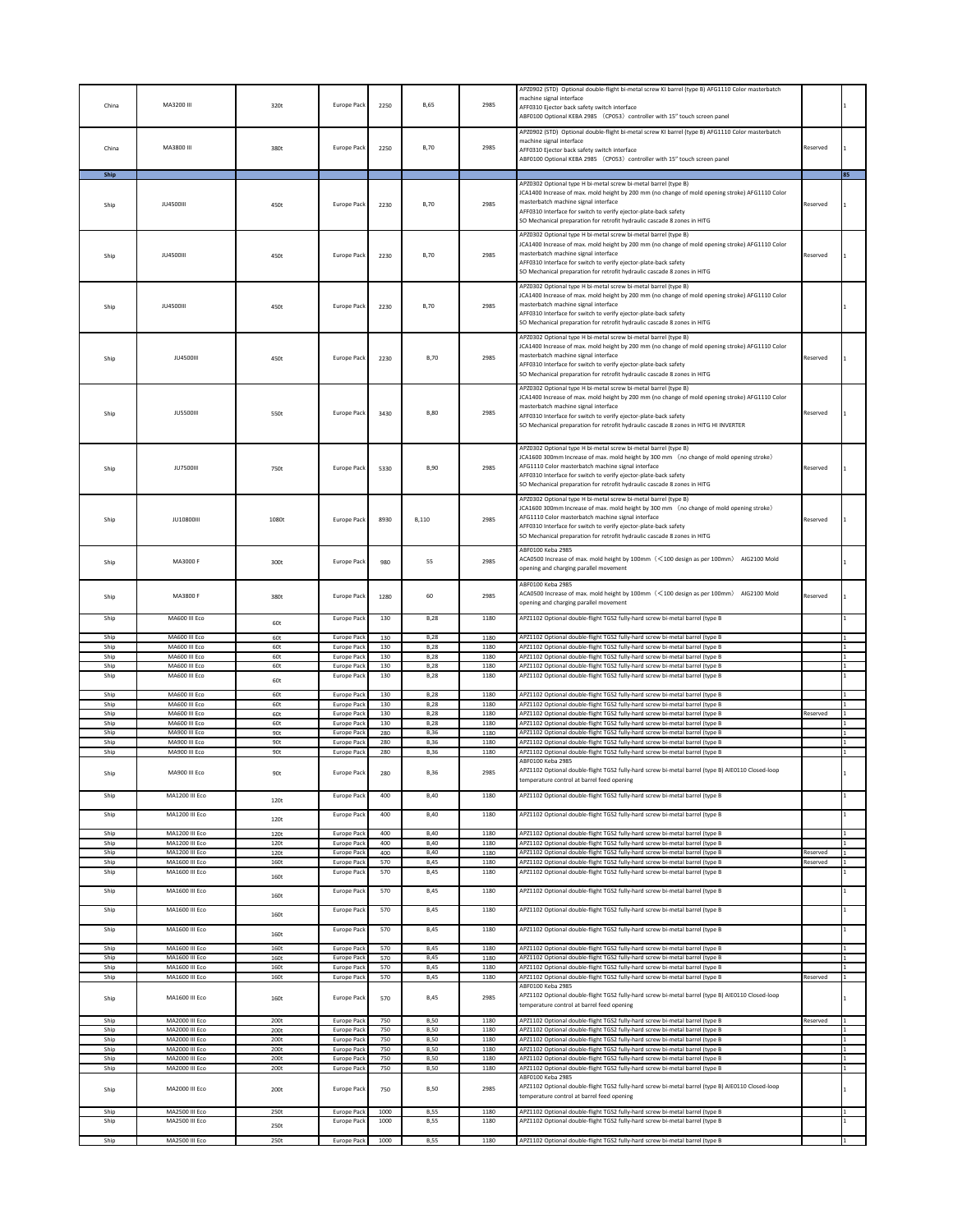| Ship         | MA2500 III Eco                   | 250t         | Europe Pack                | 1000         | <b>B,55</b>                | 1180               | APZ1102 Optional double-flight TGS2 fully-hard screw bi-metal barrel (type B                                                                                                                                                                                    |          |  |
|--------------|----------------------------------|--------------|----------------------------|--------------|----------------------------|--------------------|-----------------------------------------------------------------------------------------------------------------------------------------------------------------------------------------------------------------------------------------------------------------|----------|--|
| Ship         | MA2500 III Eco                   | 250t         | Europe Pack                | 1000         | <b>B,55</b>                | 1180               | APZ1102 Optional double-flight TGS2 fully-hard screw bi-metal barrel (type B                                                                                                                                                                                    |          |  |
| Ship         | MA2500 III Eco                   |              | Europe Pack                | 1000         | <b>B,55</b>                | 1180               | APZ1102 Optional double-flight TGS2 fully-hard screw bi-metal barrel (type B                                                                                                                                                                                    |          |  |
|              |                                  | 250t         |                            |              |                            |                    |                                                                                                                                                                                                                                                                 |          |  |
| Ship<br>Ship | MA2500 III Eco<br>MA3200 III Eco | 250t<br>320t | Europe Pack<br>Europe Pack | 1000<br>1700 | <b>B,55</b><br><b>B,65</b> | 1180<br>1180       | APZ1102 Optional double-flight TGS2 fully-hard screw bi-metal barrel (type B<br>APZ1102 Optional double-flight TGS2 fully-hard screw bi-metal barrel (type B                                                                                                    |          |  |
| Ship         | MA3200 III Eco                   | 320t         | <b>Europe Pack</b>         | 1700         | <b>B,65</b>                | 1180               | APZ1102 Optional double-flight TGS2 fully-hard screw bi-metal barrel (type B                                                                                                                                                                                    |          |  |
| Ship         | MA3200 III Eco                   | 320t         | Europe Pac                 | 1700         | <b>B,65</b>                | 1180               | APZ1102 Optional double-flight TGS2 fully-hard screw bi-metal barrel (type B                                                                                                                                                                                    |          |  |
| Ship         | ZE600 III                        | 60t          | <b>Europe Pack</b>         | 120          | <b>B,26</b>                | Sigmatek<br>CCP621 | EFG1210 Color masterbatch signal interface<br>EFF0310 Mold eject plate retract safe confirmation switch interface<br>ECC2100 Special size of the center hole of the movable platen (diameter $\phi$ and depth L are same as<br>ZEIIS)                           | Reserved |  |
| Ship         | ZE1900 III                       | 190t         | Europe Pack                | 640          | <b>B,45</b>                | Sigmatek           | EFG1210 Color masterbatch signal interface<br>EFF0310 Mold eject plate retract safe confirmation switch interface<br>ECC2100 Special size of the center hole of the movable platen (diameter $\phi$ and depth L are same as<br>ZEIIS)                           |          |  |
| Ship         | ZE3000 F                         | 300t         | <b>Europe Pack</b>         | 1100h        | <b>B,55</b>                | Sigmatek<br>CCP621 | ECA0200 The maximum mold height shall be increased by 200 mm (design per 200 if it is less than<br>200). and the minimum mold height shall be increased by 100 mm                                                                                               | Reserved |  |
| Ship         | ZE3000 F                         | 300t         | Europe Pack                | 1100h        | <b>B,55</b>                | Sigmatek<br>CCP621 | ECA0200 The maximum mold height shall be increased by 200 mm (design per 200 if it is less than<br>200). and the minimum mold height shall be increased by 100 mm                                                                                               |          |  |
| Ship         | <b>MA600 III</b>                 | 60t          | <b>Europe Pack</b>         | 130          | <b>B,28</b>                | 2985               | APZ1102 Optional double-flight TGS2 fully-hard screw bi-metal barrel (type B AFG1110 Color masterbatch<br>machine signal interface<br>AFF0310 Ejector back safety switch interface<br>ABF0100 Optional KEBA 2985 (CP053) controller with 15" touch screen panel |          |  |
| Ship         | <b>MA900 III</b>                 | 90t          | Europe Pack                | 280          | <b>B,36</b>                | 2985               | APZ1102 Optional double-flight TGS2 fully-hard screw bi-metal barrel (type B AFG1110 Color masterbatch<br>machine signal interface<br>AFF0310 Ejector back safety switch interface<br>ABF0100 Optional KEBA 2985 (CP053) controller with 15" touch screen panel |          |  |
| Ship         | MA900 III                        | 90t          | <b>Europe Pack</b>         | 280          | <b>B.36</b>                | 2985               | APZ1102 Optional double-flight TGS2 fully-hard screw bi-metal barrel (type B AFG1110 Color masterbatch<br>machine signal interface<br>AFF0310 Ejector back safety switch interface<br>ABF0100 Optional KEBA 2985 (CP053) controller with 15" touch screen panel |          |  |
| Ship         | MA900 III                        | 90t          | Europe Pack                | 280          | <b>B,36</b>                | 2985               | APZ1102 Optional double-flight TGS2 fully-hard screw bi-metal barrel (type B AFG1110 Color masterbatch<br>machine signal interface<br>AFF0310 Ejector back safety switch interface<br>ABF0100 Optional KEBA 2985 (CP053) controller with 15" touch screen panel |          |  |
| Ship         | <b>MA900 III</b>                 | 90t          | Europe Pack                | 280          | <b>B,36</b>                | 2985               | APZ1102 Optional double-flight TGS2 fully-hard screw bi-metal barrel (type B AFG1110 Color masterbatch<br>machine signal interface<br>AFF0310 Ejector back safety switch interface<br>ABF0100 Optional KEBA 2985 (CP053) controller with 15" touch screen panel |          |  |
| Ship         | MA1200 III                       | 120t         | Europe Pack                | 400          | <b>B,40</b>                | 2985               | APZ1102 Optional double-flight TGS2 fully-hard screw bi-metal barrel (type B AFG1110 Color masterbatch<br>machine signal interface<br>AFF0310 Ejector back safety switch interface<br>ABF0100 Optional KEBA 2985 (CP053) controller with 15" touch screen panel |          |  |
| Ship         | MA1200 III                       | 120t         | Europe Pack                | 400          | <b>B.40</b>                | 2985               | APZ1102 Optional double-flight TGS2 fully-hard screw bi-metal barrel (type B AFG1110 Color masterbatch<br>machine signal interface<br>AFF0310 Ejector back safety switch interface<br>ABF0100 Optional KEBA 2985 (CP053) controller with 15" touch screen panel |          |  |
| Ship         | MA1200 III                       | 120t         | Europe Pack                | 400          | <b>B,40</b>                | 2985               | APZ1102 Optional double-flight TGS2 fully-hard screw bi-metal barrel (type B AFG1110 Color masterbatch<br>machine signal interface<br>AFF0310 Ejector back safety switch interface<br>ABF0100 Optional KEBA 2985 (CP053) controller with 15" touch screen panel |          |  |
| Ship         | MA1200 III                       | 120t         | Europe Pack                | 400          | <b>B,40</b>                | 2985               | APZ1102 Optional double-flight TGS2 fully-hard screw bi-metal barrel (type B AFG1110 Color masterbatch<br>machine signal interface<br>AFF0310 Ejector back safety switch interface<br>ABF0100 Optional KEBA 2985 (CP053) controller with 15" touch screen panel |          |  |
| Ship         | MA1200 III                       | 120t         | Europe Pack                | 400          | <b>B,40</b>                | 2985               | APZ1102 Optional double-flight TGS2 fully-hard screw bi-metal barrel (type B AFG1110 Color masterbatch<br>machine signal interface<br>AFF0310 Ejector back safety switch interface<br>ABF0100 Optional KEBA 2985 (CP053) controller with 15" touch screen panel |          |  |
| Ship         | MA1600 III                       | 160t         | <b>Europe Pack</b>         | 570          | <b>B.45</b>                | 2985               | APZ1102 Optional double-flight TGS2 fully-hard screw bi-metal barrel (type B AFG1110 Color masterbatch<br>machine signal interface<br>AFF0310 Ejector back safety switch interface<br>ABF0100 Optional KEBA 2985 (CP053) controller with 15" touch screen panel |          |  |
| Ship         | MA1600 III                       | 160t         | Europe Pack                | 570          | <b>B,45</b>                | 2985               | APZ1102 Optional double-flight TGS2 fully-hard screw bi-metal barrel (type B AFG1110 Color masterbatch<br>machine signal interface<br>AFF0310 Ejector back safety switch interface<br>ABF0100 Optional KEBA 2985 (CP053) controller with 15" touch screen panel |          |  |
| Ship         | MA2000 III                       | 200t         | Europe Pack                | 750          | <b>B,50</b>                | 2985               | APZ1102 Optional double-flight TGS2 fully-hard screw bi-metal barrel (type B AFG1110 Color masterbatch<br>machine signal interface<br>AFF0310 Ejector back safety switch interface<br>ABF0100 Optional KEBA 2985 (CP053) controller with 15" touch screen panel | teserved |  |
| Ship         | MA2000 III                       | 200t         | Europe Pack                | 750          | <b>B,50</b>                | 2985               | APZ1102 Optional double-flight TGS2 fully-hard screw bi-metal barrel (type B AFG1110 Color masterbatch<br>machine signal interface<br>AFF0310 Ejector back safety switch interface<br>ABF0100 Optional KEBA 2985 (CP053) controller with 15" touch screen panel |          |  |
| Ship         | MA2000 III                       | 200t         | <b>Europe Pack</b>         | 750          | <b>B.50</b>                | 2985               | APZ1102 Optional double-flight TGS2 fully-hard screw bi-metal barrel (type B AFG1110 Color masterbatch<br>machine signal interface<br>AFF0310 Ejector back safety switch interface<br>ABF0100 Optional KEBA 2985 (CP053) controller with 15" touch screen panel |          |  |
| Ship         | MA2500 III                       | 250t         | Europe Pack                | 1000         | <b>B,55</b>                | 2985               | APZ1102 Optional double-flight TGS2 fully-hard screw bi-metal barrel (type B AFG1110 Color masterbatch<br>machine signal interface<br>AFF0310 Ejector back safety switch interface<br>ABF0100 Optional KEBA 2985 (CP053) controller with 15" touch screen panel |          |  |
| Ship         | MA2500 III                       | 250t         | Europe Pack                | 1000         | <b>B,55</b>                | 2985               | APZ1102 Optional double-flight TGS2 fully-hard screw bi-metal barrel (type B AFG1110 Color masterbatch<br>machine signal interface<br>AFF0310 Ejector back safety switch interface<br>ABF0100 Optional KEBA 2985 (CP053) controller with 15" touch screen panel |          |  |
| Ship         | MA2500 III                       | 250t         | Europe Pack                | 1000         | <b>B,55</b>                | 2985               | APZ1102 Optional double-flight TGS2 fully-hard screw bi-metal barrel (type B AFG1110 Color masterbatch<br>machine signal interface<br>AFF0310 Ejector back safety switch interface<br>ABF0100 Optional KEBA 2985 (CP053) controller with 15" touch screen panel |          |  |
| Ship         | MA2500 III                       | 250t         | <b>Europe Pack</b>         | 1000         | <b>B,55</b>                | 2985               | APZ1102 Optional double-flight TGS2 fully-hard screw bi-metal barrel (type B AFG1110 Color masterbatch<br>machine signal interface<br>AFF0310 Ejector back safety switch interface<br>ABF0100 Optional KEBA 2985 (CP053) controller with 15" touch screen panel |          |  |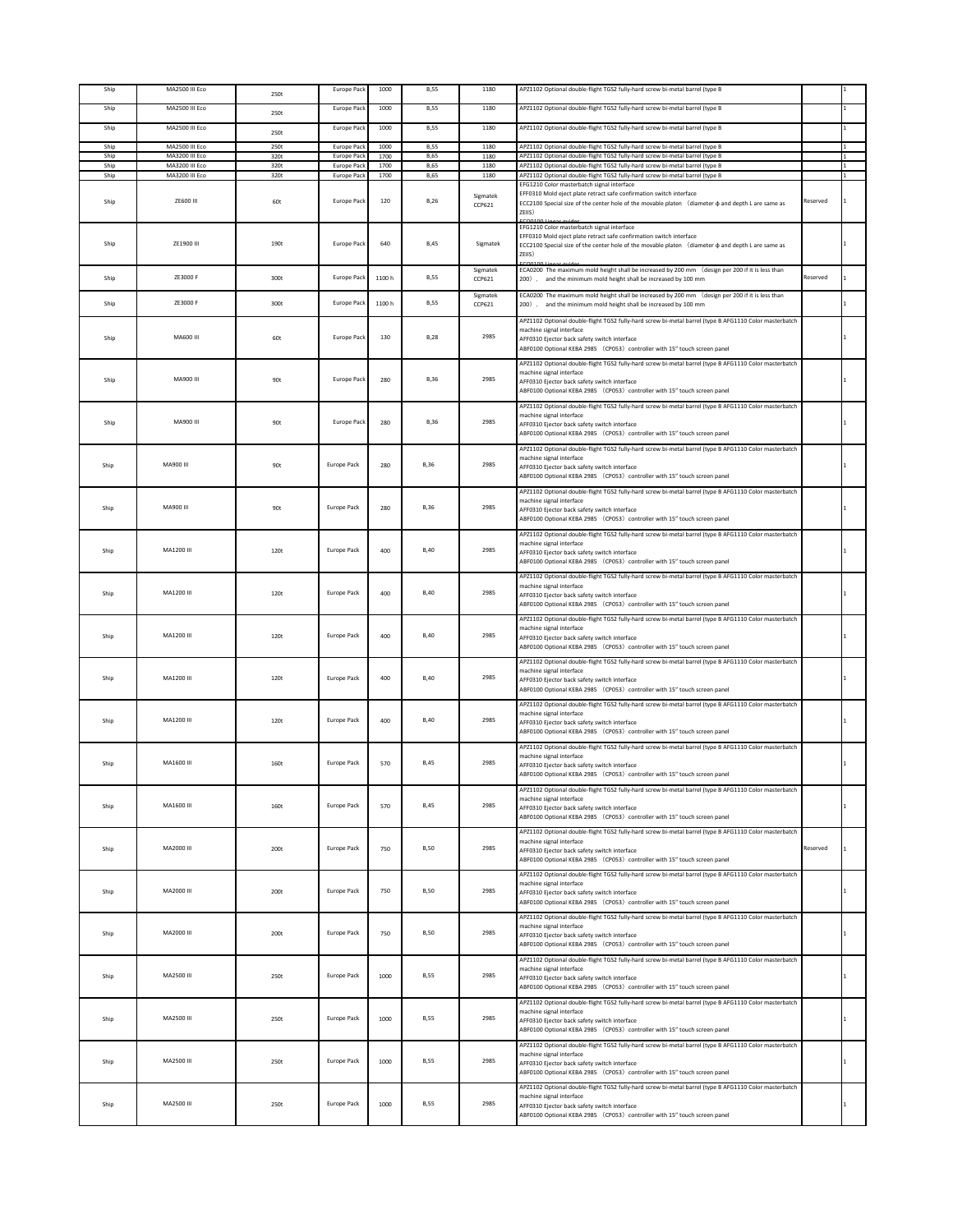| Ship                           | MA2800 III                         | 280t         | Euroa Pack                               | 1350         | <b>B,60</b>                | 2985         | APZ1102 Optional double-flight TGS2 fully-hard screw bi-metal barrel (type B AFG1110 Color masterbatch<br>machine signal interface<br>AFF0310 Ejector back safety switch interface<br>ABF0100 Optional KEBA 2985 (CP053) controller with 15" touch screen panel                                                                                            | Reserved             |  |
|--------------------------------|------------------------------------|--------------|------------------------------------------|--------------|----------------------------|--------------|------------------------------------------------------------------------------------------------------------------------------------------------------------------------------------------------------------------------------------------------------------------------------------------------------------------------------------------------------------|----------------------|--|
| Ship                           | MA2800 III                         | 280t         | Euroa Pack                               | 1350         | <b>B.60</b>                | 2985         | APZ1102 Optional double-flight TGS2 fully-hard screw bi-metal barrel (type B AFG1110 Color masterbatch<br>machine signal interface<br>AFF0310 Ejector back safety switch interface<br>ABF0100 Optional KEBA 2985 (CP053) controller with 15" touch screen panel                                                                                            |                      |  |
| Ship                           | MA3200 III                         | 320t         | Europe Pack                              | 1700         | <b>B,65</b>                | 2985         | APZ1102 Optional double-flight TGS2 fully-hard screw bi-metal barrel (type B AFG1110 Color masterbatch<br>machine signal interface<br>AFF0310 Ejector back safety switch interface<br>ABF0100 Optional KEBA 2985 (CP053) controller with 15" touch screen panel                                                                                            |                      |  |
| Ship                           | MA3200 III                         | 320t         | <b>Europe Pack</b>                       | 1700         | <b>B,65</b>                | 2985         | APZ1102 Optional double-flight TGS2 fully-hard screw bi-metal barrel (type B AFG1110 Color masterbatch<br>machine signal interface<br>AFF0310 Ejector back safety switch interface<br>ABF0100 Optional KEBA 2985 (CP053) controller with 15" touch screen panel                                                                                            |                      |  |
| Ship                           | MA3800 III                         | 380t         | <b>Europe Pack</b>                       | 2250         | <b>B,70</b>                | 2985         | APZ0902 (STD) Optional double-flight bi-metal screw KI barrel (type B) AFG1110 Color masterbatch<br>machine signal interface<br>AFF0310 Ejector back safety switch interface<br>ABF0100 Optional KEBA 2985 (CP053) controller with 15" touch screen panel                                                                                                  |                      |  |
| Ship                           | MA3800 III                         | 380t         | <b>Europe Pack</b>                       | 2250         | <b>B.70</b>                | 2985         | APZ0902 (STD) Optional double-flight bi-metal screw KI barrel (type B) AFG1110 Color masterbatch<br>machine signal interface<br>AFF0310 Ejector back safety switch interface<br>ABF0100 Optional KEBA 2985 (CP053) controller with 15" touch screen panel                                                                                                  | Reserved             |  |
| Ship                           | <b>JU4500III</b>                   | 450t         | Europe Pack                              | 3430         | <b>B.80</b>                | 2985         | APZ0302 Optional type H bi-metal screw bi-metal barrel (type B)<br>JCA1400 Increase of max. mold height by 200 mm (no change of mold opening stroke) AFG1110 Color<br>masterbatch machine signal interface<br>AFF0310 Interface for switch to verify ejector-plate-back safety<br>SO Mechanical preparation for retrofit hydraulic cascade 8 zones in HITG | Reserved             |  |
| Ebermannsdorf                  |                                    |              |                                          |              |                            |              | APZ0302 Optional type H bi-metal screw bi-metal barrel (type B)                                                                                                                                                                                                                                                                                            |                      |  |
| Ebermannsdorf                  | <b>JU5500III</b>                   | 550t         | Universal                                | 3430         | <b>B.80</b>                | 2985         | JCA1400 Increase of max. mold height by 200 mm (no change of mold opening stroke) AFG1110 Color<br>masterbatch machine signal interface<br>AFF0310 Interface for switch to verify ejector-plate-back safety<br>SO Mechanical preparation for retrofit hydraulic cascade 8 zones in HITG                                                                    | Reserved             |  |
| Ebermannsdorf                  | <b>JU6500III</b>                   | 650t         | Europe Pack                              | 4630         | <b>B.85</b>                | 2985         | APZ0302 Optional type H bi-metal screw bi-metal barrel (type B)<br>JCA1600 Increase of max. mold height by 300 mm (no change of mold opening stroke) AFG1110 Color<br>masterbatch machine signal interface<br>AFF0310 Interface for switch to verify ejector-plate-back safety<br>SO Mechanical preparation for retrofit hydraulic cascade 8 zones in HITG | Reserved             |  |
| Ebermannsdorf                  | <b>JU6500III</b>                   | 650t         | Universal                                | 4630         | <b>B.85</b>                | 2985         | APZ0302 Optional type H bi-metal screw bi-metal barrel (type B)<br>JCA1600 Increase of max. mold height by 300 mm (no change of mold opening stroke) AFG1110 Color<br>masterbatch machine signal interface<br>AFF0310 Interface for switch to verify ejector-plate-back safety<br>SO Mechanical preparation for retrofit hydraulic cascade 8 zones in HITG |                      |  |
| Ebermannsdorf                  | <b>JU6500III</b>                   | 650t         | Universal                                | 4630         | <b>B,85</b>                | 2985         | APZ0302 Optional type H bi-metal screw bi-metal barrel (type B)<br>JCA1600 Increase of max. mold height by 300 mm (no change of mold opening stroke) AFG1110 Color<br>masterbatch machine signal interface<br>AFF0310 Interface for switch to verify ejector-plate-back safety<br>SO Mechanical preparation for retrofit hydraulic cascade 8 zones in HITG | Reserved             |  |
| Ebermannsdorf                  | MA3000 F                           | 300t         | Europe Pack                              | 980          | 55                         | 2985         | ACA0500 Increase of max. mold height by 100mm (<100 design as per 100mm) AIG2100 Mold<br>opening and charging parallel movement                                                                                                                                                                                                                            |                      |  |
| Ebermannsdorf                  | MA700 III Plus                     | 70t          | Europe Pack                              | 130          | <b>B,28</b>                | 2985         | APZ1102 Optional double-flight TGS2 fully-hard screw bi-metal barrel (type B)                                                                                                                                                                                                                                                                              |                      |  |
| Ebermannsdorf                  | MA1700 III Plus                    | 170t         | Europe Pack                              | 570          | <b>B,45</b>                | 2985         | APZ1102 Optional double-flight TGS2 fully-hard screw bi-metal barrel (type B)                                                                                                                                                                                                                                                                              | Reserved             |  |
| Ebermannsdorf                  | MA2100 III Plus                    | 210t         | Europe Pack                              | 750          | <b>B,50</b>                | 2985         | APZ1102 Optional double-flight TGS2 fully-hard screw bi-metal barrel (type B)                                                                                                                                                                                                                                                                              | eserved              |  |
| Ebermannsdorf                  | MA2100 III Plus                    | 210t         | Europe Pack                              | 750          | <b>B,50</b>                | 2985         | APZ1102 Optional double-flight TGS2 fully-hard screw bi-metal barrel (type B)                                                                                                                                                                                                                                                                              |                      |  |
| Ebermannsdorf                  | MA2100 III Plus                    | 210t         | Europe Pack                              | 750          | <b>B,50</b>                | 2985         | APZ1102 Optional double-flight TGS2 fully-hard screw bi-metal barrel (type B)                                                                                                                                                                                                                                                                              |                      |  |
| Ebermannsdorf                  | MA2100 III Plus                    | 210t         | Europe Pack                              | 750          | <b>B,50</b>                | 2985         | APZ1102 Optional double-flight TGS2 fully-hard screw bi-metal barrel (type B)                                                                                                                                                                                                                                                                              |                      |  |
| Ebermannsdorf                  | MA2100 III Plus                    | 210t         | Europe Pack                              | 1000         | <b>B,55</b>                | 2985         | APZ1102 Optional double-flight TGS2 fully-hard screw bi-metal barrel (type B)                                                                                                                                                                                                                                                                              | Reserved             |  |
| Ebermannsdorf                  | MA2100 III Plus                    | 210t         | Universal                                | 750          | <b>B,50</b>                | 1180         | APZ1102 Optional double flight TGS2 fully hard screw bi-Metal barrel                                                                                                                                                                                                                                                                                       |                      |  |
| Ebermannsdorf<br>Ebermannsdorf | MA2100 III Plus<br>MA2100 III Plus | 210t         | Universal<br>Universal                   | 1000<br>1000 | <b>B.55</b><br><b>B,55</b> | 1180<br>2985 | APZ1102 Optional double flight TGS2 fully hard screw bi-Metal barrel<br>Universal Pack +                                                                                                                                                                                                                                                                   | Reserved             |  |
|                                | MA2700 III Plus                    | 210t         | Europe Pack                              |              | <b>B,60</b>                |              | ABF8100 RFID permission function (KEBA)                                                                                                                                                                                                                                                                                                                    | Reserved             |  |
| Ebermannsdorf                  |                                    | 270t         |                                          | 1350         |                            | 2985         | APZ1102 Optional double-flight TGS2 fully-hard screw bi-metal barrel (type B)                                                                                                                                                                                                                                                                              |                      |  |
| Ebermannsdorf                  | MA2700 III Plus                    | 270t         | Europe Pack                              | 1350         | <b>B,60</b>                | 2985         | APZ1102 Optional double-flight TGS2 fully-hard screw bi-metal barrel (type B)                                                                                                                                                                                                                                                                              |                      |  |
| Ebermannsdorf<br>Ehermannsdorf | MA2700 III Plus<br>MA1200 III Eco  | 270t<br>120t | Universal<br><b>Europe Pack</b>          | 1350<br>400  | <b>B,60</b><br><b>B.40</b> | 1180<br>1180 | APZ1102 Optional double flight TGS2 fully hard screw bi-Metal barrel<br>APZ1102 Optional double-flight TGS2 fully-hard screw bi-metal barrel (type B                                                                                                                                                                                                       | Reserved             |  |
| Ebermannsdorf<br>Ehermannsdorf | MA2000 III Eco<br>MA2000 III Eco   | 200t<br>200t | <b>Europe Pack</b><br>Europe Pack        | 750<br>750   | <b>B.50</b><br><b>B,50</b> | 1180<br>1180 | APZ1102 Optional double-flight TGS2 fully-hard screw bi-metal barrel (type B<br>APZ1102 Optional double-flight TGS2 fully-hard screw bi-metal barrel (type B                                                                                                                                                                                               |                      |  |
| Ebermannsdorf                  | MA2000 III Eco                     | 200t         | Europe Pack                              | 750          | <b>B,50</b>                | 2985         | ABF0100 Keba 2985<br>APZ1102 Optional double-flight TGS2 fully-hard screw bi-metal barrel (type B) AIE0110 Closed-loop<br>temperature control at barrel feed opening                                                                                                                                                                                       |                      |  |
| Ebermannsdorf                  | MA2000 III Eco                     | 200t         | Europe Pack                              | 750          | <b>B,50</b>                | 2985         | ABF0100 Keba 2985<br>APZ1102 Optional double-flight TGS2 fully-hard screw bi-metal barrel (type B) AIE0110 Closed-loop<br>temperature control at barrel feed opening                                                                                                                                                                                       | Reserved             |  |
| Ebermannsdorf                  | MA2000 III Eco                     | 200t         | Europe Pack                              | 750          | <b>B,50</b>                | 2985         | ABF0100 Keba 2985<br>APZ1102 Optional double-flight TGS2 fully-hard screw bi-metal barrel (type B) AIE0110 Closed-loop<br>temperature control at barrel feed opening                                                                                                                                                                                       | Reserved             |  |
| Ehermannsdorf<br>Ehermannsdorf | MA2500 III Eco<br>MA2500 III Eco   | 250t<br>250t | <b>Europe Pack</b><br><b>Europe Pack</b> | 1000<br>1000 | <b>B,55</b><br><b>B.55</b> | 1180<br>1180 | APZ1102 Optional double-flight TGS2 fully-hard screw bi-metal barrel (type B<br>APZ1102 Optional double-flight TGS2 fully-hard screw bi-metal barrel (type B                                                                                                                                                                                               | Reserved<br>Reserved |  |
| Ebermannsdorf                  | MA2500 III Eco                     | 250t         | Europe Pack                              | 1000         | B,55                       | 2985         | ABF0100 Keba 2985<br>APZ1102 Optional double-flight TGS2 fully-hard screw bi-metal barrel (type B) AIE0110 Closed-loop<br>temperature control at barrel feed opening                                                                                                                                                                                       |                      |  |
| Ebermannsdorf                  | MA2500 III Eco                     | 250t         | Europe Pack                              | 1000         | <b>B,55</b>                | 2985         | ABF0100 Keba 2985<br>APZ1102 Optional double-flight TGS2 fully-hard screw bi-metal barrel (type B) AIE0110 Closed-loop<br>temperature control at barrel feed opening                                                                                                                                                                                       | Reserved             |  |
| Ebermannsdorf                  | MA2500 III Eco                     | 250t         | Europe Pack                              | 1000         | <b>B,55</b>                | 2985         | ABF0100 Keba 2985<br>APZ1102 Optional double-flight TGS2 fully-hard screw bi-metal barrel (type B) AIE0110 Closed-loop<br>temperature control at barrel feed opening                                                                                                                                                                                       | Reserved             |  |
| Ebermannsdorf                  | MA2500 III Eco                     | 250t         | Europe Pack                              | 1000         | <b>B,55</b>                | 2985         | ABF0100 Keba 2985<br>APZ1102 Optional double-flight TGS2 fully-hard screw bi-metal barrel (type B) AIE0110 Closed-loop<br>temperature control at barrel feed opening                                                                                                                                                                                       | Reserved             |  |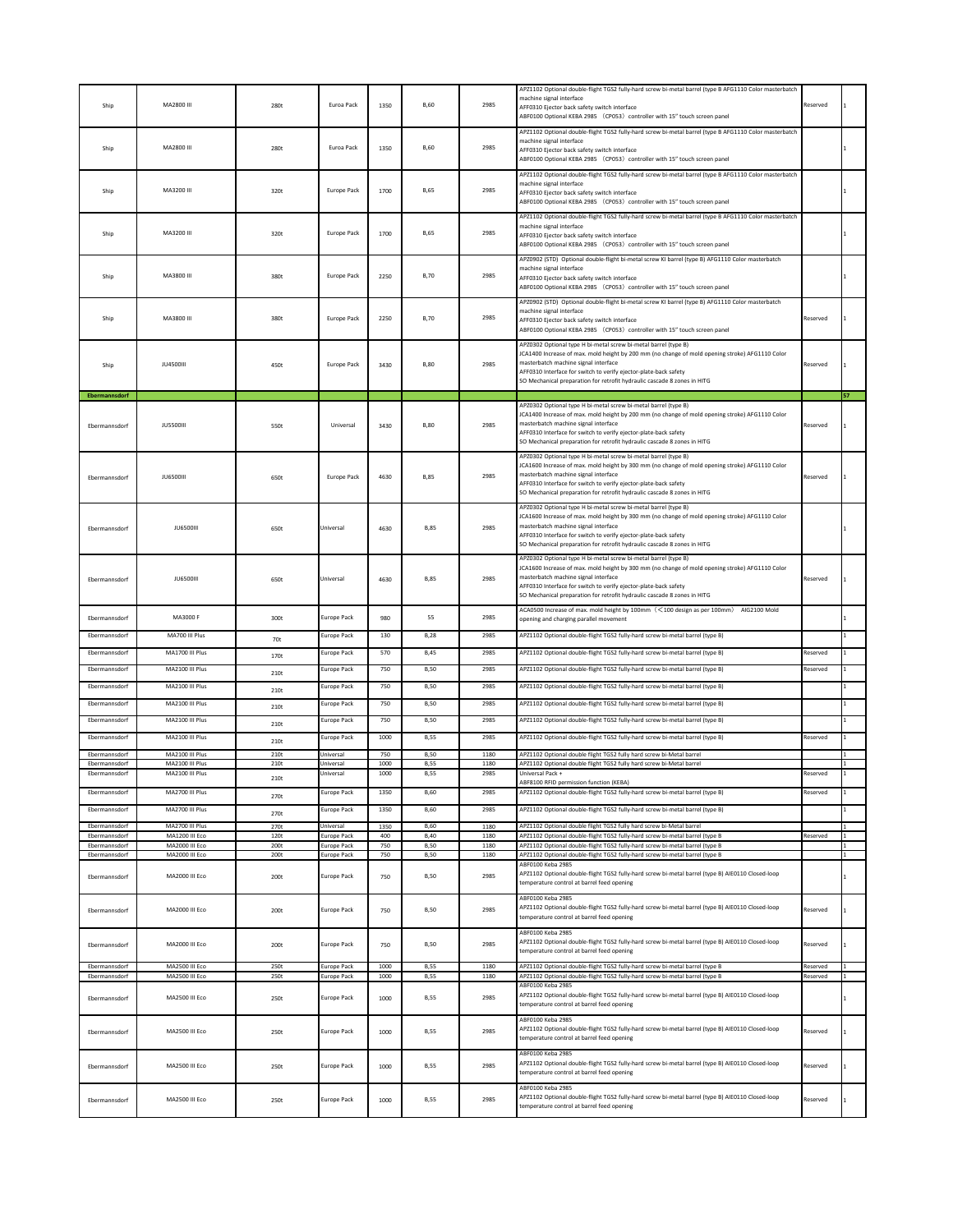| Ebermannsdorf | ZE600 III  | 60t  | Europe Pack        | 120  | <b>B.26</b> | Sigmatek<br>CCP621        | EFG1210 Color masterbatch signal interface<br>EFF0310 Mold eject plate retract safe confirmation switch interface<br>ECC2100 Special size of the center hole of the movable platen (diameter $\phi$ and depth L are same as<br>ZEIIS)                                                                                                                               |          |  |
|---------------|------------|------|--------------------|------|-------------|---------------------------|---------------------------------------------------------------------------------------------------------------------------------------------------------------------------------------------------------------------------------------------------------------------------------------------------------------------------------------------------------------------|----------|--|
| Ebermannsdorf | ZE600 III  | 60t  | Europe Pack        | 120  | <b>B,26</b> | Sigmatek<br>CCP621        | EFG1210 Color masterbatch signal interface<br>EFF0310 Mold eject plate retract safe confirmation switch interface<br>ECC2100 Special size of the center hole of the movable platen (diameter $\phi$ and depth L are same as<br>ZEIIS)                                                                                                                               | Reserved |  |
| Ebermannsdorf | ZE600 III  | 60t  | Europe Pack        | 120  | <b>B,26</b> | Sigmatek<br>CCP621        | EFG1210 Color masterbatch signal interface<br>EFF0310 Mold eject plate retract safe confirmation switch interface<br>ECC2100 Special size of the center hole of the movable platen (diameter $\phi$ and depth L are same as<br>ZEIIS)                                                                                                                               | Reserved |  |
| Ebermannsdorf | ZE600 III  | 60t  | Europe Pack        | 120  | <b>B,26</b> | Sigmatek<br>CCP621        | EFG1210 Color masterbatch signal interface<br>EFF0310 Mold eject plate retract safe confirmation switch interface<br>ECC2100 Special size of the center hole of the movable platen (diameter $\phi$ and depth L are same as<br>ZEIIS)                                                                                                                               | Reserved |  |
| Ebermannsdorf | ZE900 III  | 90t  | <b>Europe Pack</b> | 210  | <b>B,32</b> | Sigmatek<br>CCP621        | EFG1210 Color masterbatch signal interface<br>EFF0310 Mold eject plate retract safe confirmation switch interface<br>ECC2100 Special size of the center hole of the movable platen (diameter $\phi$ and depth L are same as<br>ZEIIS)                                                                                                                               |          |  |
| Ebermannsdorf | ZE900 III  | 90t  | Europe Pack        | 210  | <b>B,32</b> | Sigmatek<br><b>CCP621</b> | EFG1210 Color masterbatch signal interface<br>EFF0310 Mold eject plate retract safe confirmation switch interface<br>ECC2100 Special size of the center hole of the movable platen (diameter $\phi$ and depth L are same as<br>ZEIIS)                                                                                                                               |          |  |
| Ebermannsdorf | ZE1200 III | 120t | Europe Pack        | 300  | <b>B,36</b> | Sigmatek<br>CCP621        | EFG1210 Color masterbatch signal interface<br>EFF0310 Mold eject plate retract safe confirmation switch interface<br>ECC2100 Special size of the center hole of the movable platen (diameter $\phi$ and depth L are same as<br>ZEIIS)<br>FCO0100 Linear quide                                                                                                       | Reserved |  |
| Ebermannsdorf | ZE1200 III | 120t | Europe Pack        | 300  | <b>B,36</b> | Sigmatek<br>CCP621        | EFG1210 Color masterbatch signal interface<br>EFF0310 Mold eject plate retract safe confirmation switch interface<br>ECC2100 Special size of the center hole of the movable platen (diameter $\phi$ and depth L are same as<br>ZEIIS)<br>CO0100                                                                                                                     | Reserved |  |
| Ebermannsdorf | ZE1200 III | 120t | Europe Pack        | 300  | <b>B.36</b> | Sigmatek<br>CCP621        | EFG1210 Color masterbatch signal interface<br>EFF0310 Mold eject plate retract safe confirmation switch interface<br>ECC2100 Special size of the center hole of the movable platen (diameter $\phi$ and depth L are same as<br>ZEIIS)                                                                                                                               | Reserved |  |
| Ebermannsdorf | ZE1200 III | 120t | Europe Pack        | 300  | <b>B,36</b> | Sigmatek<br>CCP621        | EFG1210 Color masterbatch signal interface<br>EFF0310 Mold eject plate retract safe confirmation switch interface<br>ECC2100 Special size of the center hole of the movable platen (diameter $\phi$ and depth L are same as<br>ZEIIS)                                                                                                                               | Reserved |  |
| Ebermannsdorf | ZE1200 III | 120t | <b>Europe Pack</b> | 300  | <b>B,36</b> | Sigmatek<br>CCP621        | EFG1210 Color masterbatch signal interface<br>EFF0310 Mold eject plate retract safe confirmation switch interface<br>ECC2100 Special size of the center hole of the movable platen (diameter $\phi$ and depth L are same as<br>ZEIIS)                                                                                                                               |          |  |
| Ebermannsdorf | ZE1200 III | 120t | Europe Pack        | 300  | <b>B,36</b> | Sigmatek<br>CCP621        | EFG1210 Color masterbatch signal interface<br>EFF0310 Mold eject plate retract safe confirmation switch interface<br>ECC2100 Special size of the center hole of the movable platen (diameter $\phi$ and depth L are same as<br>ZEIIS)<br>FCO0100 Lines                                                                                                              |          |  |
| Ebermannsdorf | ZE1500 III | 150t | Europe Pack        | 430  | <b>B.40</b> | Sigmatek<br>CCP621        | EFG1210 Color masterbatch signal interface<br>EFF0310 Mold eject plate retract safe confirmation switch interface<br>ECC2100 Special size of the center hole of the movable platen (diameter $\phi$ and depth L are same as<br>ZEIIS)                                                                                                                               | Reserved |  |
| Ebermannsdorf | ZE1900 III | 190t | Europe Pack        | 430  | <b>B,40</b> | Sigmatek<br>CCP621        | EFG1210 Color masterbatch signal interface<br>EFF0310 Mold eject plate retract safe confirmation switch interface<br>ECC2100 Special size of the center hole of the movable platen (diameter $\phi$ and depth L are same as<br>ZEIIS)                                                                                                                               | Reserved |  |
| Ebermannsdorf | ZE1900 III | 190t | <b>Europe Pack</b> | 430  | <b>B,40</b> | Sigmatek<br>CCP621        | EFG1210 Color masterbatch signal interface<br>EFF0310 Mold eject plate retract safe confirmation switch interface<br>ECC2100 Special size of the center hole of the movable platen (diameter $\phi$ and depth L are same as<br>ZEIIS)                                                                                                                               |          |  |
| Ebermannsdorf | ZE1900 III | 190t | <b>Europe Pack</b> | 430  | <b>B,40</b> | Sigmatek<br>CCP621        | EFG1210 Color masterbatch signal interface<br>EFF0310 Mold eject plate retract safe confirmation switch interface<br>ECC2100 Special size of the center hole of the movable platen (diameter $\phi$ and depth L are same as<br>ZEIIS)                                                                                                                               | Reserved |  |
| Ebermannsdorf | ZE1900 III | 190t | Europe Pack        | 640  | <b>B,45</b> | Sigmatek<br>CCP621        | EFG1210 Color masterbatch signal interface<br>EFF0310 Mold eject plate retract safe confirmation switch interface<br>ECC2100 Special size of the center hole of the movable platen (diameter $\phi$ and depth L are same as<br>ZEIIS)                                                                                                                               |          |  |
| Ebermannsdorf | ZE2300 III | 230t | Europe Pack        | 830  | <b>B,50</b> | Sigmatek<br>CCP621        | EFG1210 Color masterbatch signal interface<br>EFF0310 Mold eject plate retract safe confirmation switch interface<br>ECC2100 Special size of the center hole of the movable platen (diameter $\phi$ and depth L are same as<br>ZEIIS)<br>ECQ0100 Linear guider<br>EPZ3902 Optionally equipped with type H TGS2 fully-hard screw bi-metal barrel (dedicated type and |          |  |
| Ebermannsdorf | MA2500 III | 250t | Europe Pack        | 1000 | <b>B,55</b> | 2985                      | APZ1102 Optional double-flight TGS2 fully-hard screw bi-metal barrel (type B AFG1110 Color masterbatch<br>machine signal interface<br>AFF0310 Ejector back safety switch interface<br>ABF0100 Optional KEBA 2985 (CP053) controller with 15" touch screen panel                                                                                                     | Reserved |  |
| Ebermannsdorf | MA2500 III | 250t | <b>Europe Pack</b> | 1000 | <b>B,55</b> | 2985                      | APZ1102 Optional double-flight TGS2 fully-hard screw bi-metal barrel (type B AFG1110 Color masterbatch<br>machine signal interface<br>AFF0310 Ejector back safety switch interface<br>ABF0100 Optional KEBA 2985 (CP053) controller with 15" touch screen panel                                                                                                     | Reserved |  |
| Ebermannsdorf | MA2500 III | 250t | <b>Europe Pack</b> | 1000 | <b>B,55</b> | 2985                      | APZ1102 Optional double-flight TGS2 fully-hard screw bi-metal barrel (type B AFG1110 Color masterbatch<br>machine signal interface<br>AFF0310 Ejector back safety switch interface<br>ABF0100 Optional KEBA 2985 (CP053) controller with 15" touch screen panel                                                                                                     |          |  |
| Ebermannsdorf | MA2800 III | 280t | Euroa Pack         | 1350 | <b>B,60</b> | 2985                      | APZ1102 Optional double-flight TGS2 fully-hard screw bi-metal barrel (type B AFG1110 Color masterbatch<br>machine signal interface<br>AFF0310 Ejector back safety switch interface<br>ABF0100 Optional KEBA 2985 (CP053) controller with 15" touch screen panel                                                                                                     | Reserved |  |
| Ebermannsdorf | MA2800 III | 280t | Euroa Pack         | 1350 | <b>B,60</b> | 2985                      | APZ1102 Optional double-flight TGS2 fully-hard screw bi-metal barrel (type B AFG1110 Color masterbatch<br>machine signal interface<br>AFF0310 Ejector back safety switch interface<br>ABF0100 Optional KEBA 2985 (CP053) controller with 15" touch screen panel                                                                                                     |          |  |
| Ebermannsdorf | MA2800 III | 280t | Euroa Pack         | 1350 | <b>B.60</b> | 2985                      | APZ1102 Optional double-flight TGS2 fully-hard screw bi-metal barrel (type B AFG1110 Color masterbatch<br>machine signal interface<br>AFF0310 Ejector back safety switch interface<br>ABF0100 Optional KEBA 2985 (CP053) controller with 15" touch screen panel                                                                                                     |          |  |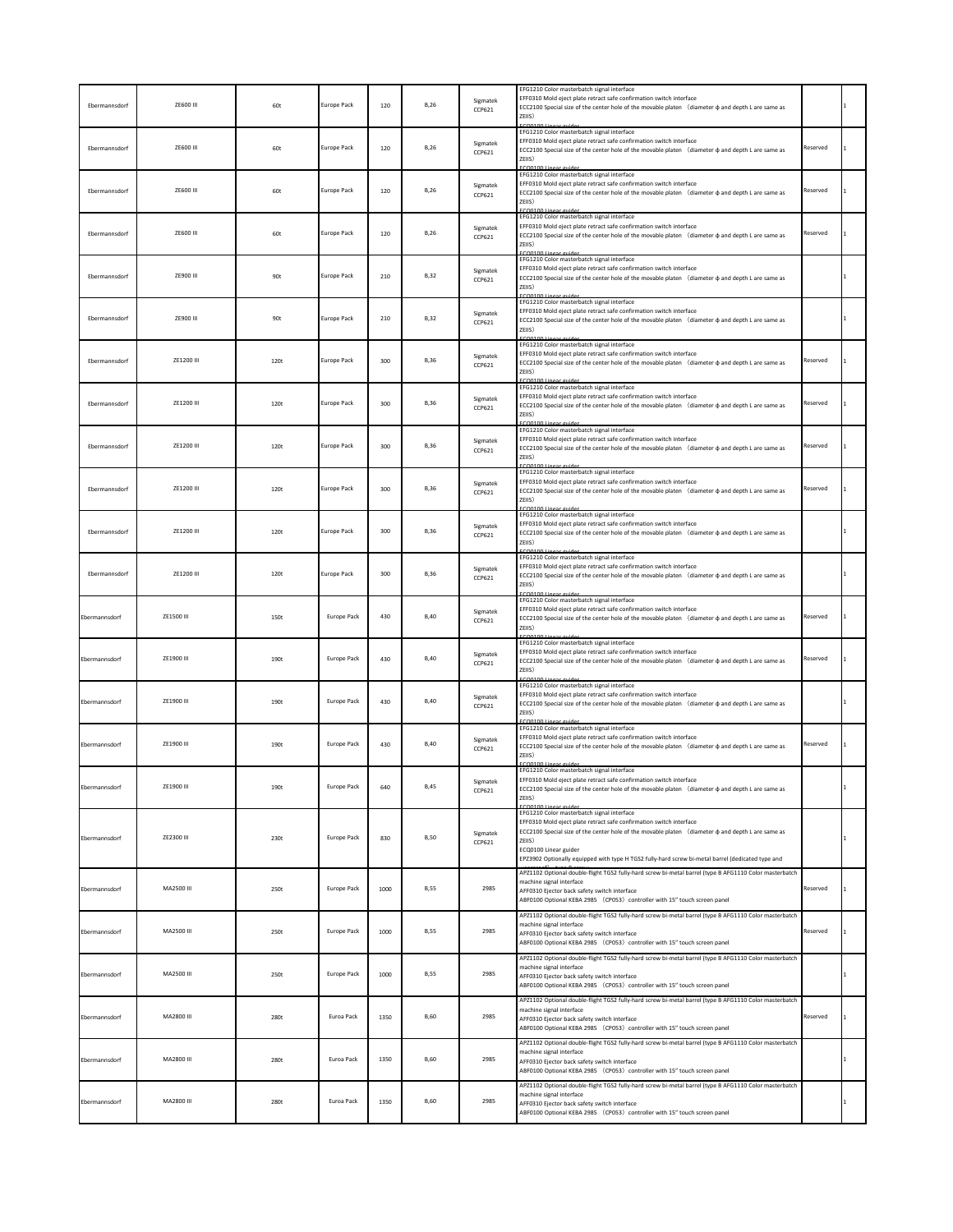| Ebermannsdorf                  | MA3200 III              | 320t | Europe Pack                       | 2250             | <b>B,70</b>                |            | 2985             | APZ0802 Optional double-flight bi-metal screw nitriding barrel (type B) AFG1110 Color masterbatch<br>machine signal interface<br>AFF0310 Ejector back safety switch interface<br>ABF0100 Optional KEBA 2985 (CP053) controller with 15" touch screen panel                                                                                      | Reserved             |     |
|--------------------------------|-------------------------|------|-----------------------------------|------------------|----------------------------|------------|------------------|-------------------------------------------------------------------------------------------------------------------------------------------------------------------------------------------------------------------------------------------------------------------------------------------------------------------------------------------------|----------------------|-----|
| Ebermannsdorf<br>Ebermannsdorf | MA3200 III<br>ZE1500 2K | 320t | <b>Europe Pack</b><br>Europe Pack | 2250<br>160/L    | <b>B,70</b><br>A,26 / A,22 |            | 2985<br>Sigmatek | APZ0802 Optional double-flight bi-metal screw nitriding barrel (type B) AFG1110 Color masterbatch<br>machine signal interface<br>AFF0310 Ejector back safety switch interface<br>ABF0100 Optional KEBA 2985 (CP053) controller with 15" touch screen panel<br>incl. turn table                                                                  | Reserved<br>Reserved |     |
| Gesamtergebnis                 |                         | 150t |                                   | 120              |                            |            |                  | all other options on request.                                                                                                                                                                                                                                                                                                                   |                      | 218 |
| <b>Stock Place</b>             | Machine                 |      |                                   | Pack             |                            | Controller |                  | <b>Other Options</b>                                                                                                                                                                                                                                                                                                                            | $Q'$ ty              |     |
| <b>China</b>                   |                         |      |                                   |                  |                            |            |                  |                                                                                                                                                                                                                                                                                                                                                 |                      |     |
| China                          | Hilectro V1300ID        |      |                                   | Haitian Standard |                            | Hilectro   |                  | - Traverse length to 2500mm<br>Crosswise length to 1050mm<br>4x pressure + 4x vacuum circuits -> standard are 2pcs each<br>SO: Interface for conveyor belt<br>-Rotation R2 pneumatic 10kg + Intermediate stop at 90° (0°&90°&180°-3 position)<br>SO1 Power switch replaced by 24DC/500AC-9I<br>Non operator Side                                |                      |     |
| Ship<br>Ship                   | Hilectro V1300ID        |      |                                   | Haitian Standard |                            | Hilectro   |                  | - Traverse length to 2500mm<br>Crosswise length to 1050mm<br>4x pressure + 4x vacuum circuits -> standard are 2pcs each<br>SO: Interface for conveyor belt<br>Servo moter<br>R1 & R2 rotation 8kg<br>R1: 0°-180° R2: 0°-270° Non operator Side                                                                                                  | 10                   |     |
| Ship                           | Hilectro V1300ID        |      |                                   | Haitian Standard |                            | Hilectro   |                  | Traverse length to 2500mm<br>Crosswise length to 1050mm<br>4x pressure + 4x vacuum circuits -> standard are 2pcs each<br>SO: Interface for conveyor belt<br>Servo moter<br>R1 & R2 rotation 8kg<br>R1: 0°-180° R2: 0°-270° Non operator Side                                                                                                    |                      |     |
| Ship                           | Hilectro V1300ID        |      |                                   | Haitian Standard |                            | Hilectro   |                  | - Traverse length to 2500mm<br>Crosswise length to 1050mm<br>4x pressure + 4x vacuum circuits -> standard are 2pcs each<br>SO: Interface for conveyor belt<br>- Servo moter<br>R1 & R2 rotation 8kg<br>R1: 0°-180° R2: 0°-270° Non operator Side                                                                                                |                      |     |
| Ship                           | Hilectro V1300ID        |      |                                   | Haitian Standard |                            | Hilectro   |                  | - Traverse length to 2500mm<br>Crosswise length to 1050mm<br>4x pressure + 4x vacuum circuits -> standard are 2pcs each<br>- SO: Interface for conveyor belt<br>Servo moter<br>R1 & R2 rotation 8kg<br>R1: 0°-180° R2: 0°-270° Non operator Side                                                                                                |                      |     |
| Ship                           | Hilectro V1500ID        |      |                                   | Haitian Standard |                            | Hilectro   |                  | Vertical length to 1700mm<br>Traverse length to 3000mm<br>4x pressure + 4x vacuum circuits -> standard are 2pcs each<br>SO: Interface for conveyor belt<br>SO1 Power switch replaced by 24DC/500AC-9I<br>Servo moter<br>R2: 0°-270° Non Operator Side<br>R1 & R2 rotation 8kg<br>R1: 0°-180°                                                    |                      |     |
| Ship                           | Hilectro V1500ID        |      |                                   | Haitian Standard |                            | Hilectro   |                  | Vertical length to 1700mm<br>- Traverse length to 3000mm<br>- 4x pressure + 4x vacuum circuits -> standard are 2pcs each<br>SO: Interface for conveyor belt<br>- SO1 Power switch replaced by 24DC/500AC-9I<br>Servo moter<br>R2: 0°-270° Non Operator Side<br>R1 & R2 rotation 8kg<br>R1: 0°-180°                                              |                      |     |
| Ship                           | Hilectro V1500ID        |      |                                   | Haitian Standard |                            | Hilectro   |                  | Vertical length to 1700mm<br>- Traverse length to 3000mm<br>4x pressure + 4x vacuum circuits -> standard are 2pcs each<br>SO: Interface for conveyor belt<br>- SO1 Power switch replaced by 24DC/500AC-9I<br>- Rotation R2 pneumatic 15kg (Vertical 1900mm:10kg) + Intermediate stop at<br>90° (0°&90°&180°-3 position)<br>Non Operator Side    |                      |     |
| Ship                           | Hilectro V1500ID        |      |                                   | Haitian Standard |                            | Hilectro   |                  | Vertical length to 1700mm<br>- Traverse length to 3000mm<br>-4x pressure + 4x vacuum circuits -> standard are 2pcs each<br>- SO: Interface for conveyor belt<br>- SO1 Power switch replaced by 24DC/500AC-9I<br>- Rotation R2 pneumatic 15kg (Vertical 1900mm:10kg) + Intermediate stop at<br>90° (0°&90°&180°-3 position)<br>Non Operator Side |                      |     |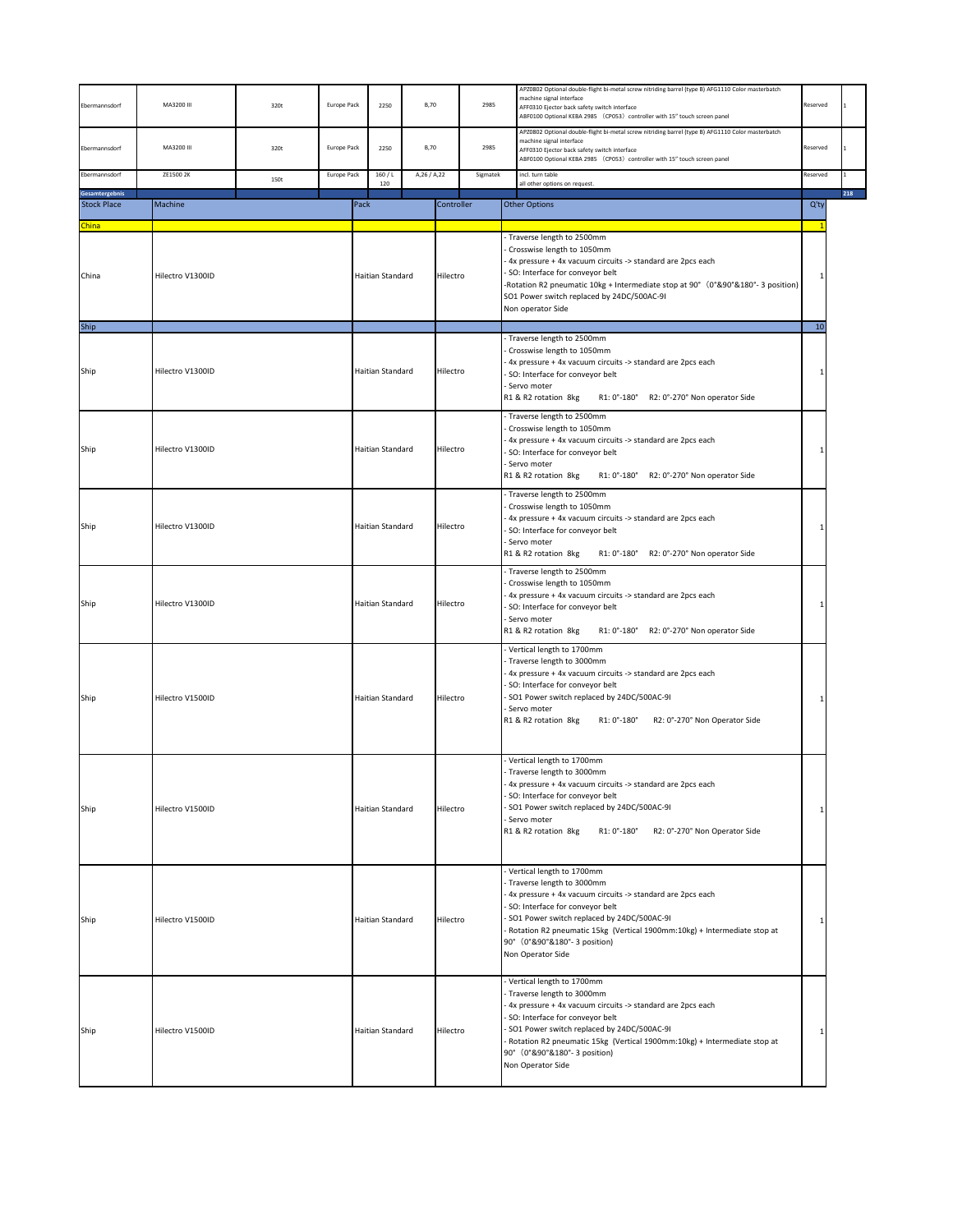| Ship               | Hilectro V1500ID | Haitian Standard | Hilectro   | Vertical length to 1700mm<br>Traverse length to 3000mm<br>4x pressure + 4x vacuum circuits -> standard are 2pcs each<br>SO: Interface for conveyor belt<br>SO1 Power switch replaced by 24DC/500AC-9I<br>Rotation R2 pneumatic 15kg (Vertical 1900mm:10kg) + Intermediate stop at<br>90° (0°&90°&180°-3 position)<br>Non Operator Side |                    |
|--------------------|------------------|------------------|------------|----------------------------------------------------------------------------------------------------------------------------------------------------------------------------------------------------------------------------------------------------------------------------------------------------------------------------------------|--------------------|
| <b>Stock Place</b> | Machine          | Pack             | Controller | <b>Other Options</b>                                                                                                                                                                                                                                                                                                                   | $Q'$ ty            |
| Ship               | Hilectro V1500ID | Haitian Standard | Hilectro   | Vertical length to 1700mm<br>Traverse length to 3000mm<br>4x pressure + 4x vacuum circuits -> standard are 2pcs each<br>SO: Interface for conveyor belt<br>SO1 Power switch replaced by 24DC/500AC-9I<br>Rotation R2 pneumatic 15kg (Vertical 1900mm:10kg) + Intermediate stop at<br>90° (0°&90°&180°-3 position)<br>Non Operator Side | $\mathbf{1}$<br>23 |
| Ebermannsdorf      |                  |                  |            | 4 x pressure (2 Standard and 2 additional)                                                                                                                                                                                                                                                                                             |                    |
| Ebermannsdorf      | Hilectro V1000IS | Haitian Standard | Hilectro   | 4 x vacuum circuits (2 Standard and 2 additional) SO Interface for conveyor Belt<br>SO1 Power switch replaced by 24DC/500AC-9I<br>Non operator Side                                                                                                                                                                                    | 1                  |
| Ebermannsdorf      | Hilectro V1000IS | Haitian Standard | Hilectro   | 4 x pressure (2 Standard and 2 additional)<br>4 x vacuum circuits (2 Standard and 2 additional) SO Interface for conveyor Belt<br>SO1 Power switch replaced by 24DC/500AC-9I<br>Non operator Side                                                                                                                                      | 1                  |
| Ebermannsdorf      | Hilectro V1000IS | Haitian Standard | Hilectro   | 4 x pressure (2 Standard and 2 additional)<br>4 x vacuum circuits (2 Standard and 2 additional) SO Interface for conveyor Belt<br>SO1 Power switch replaced by 24DC/500AC-9I<br>Non operator Side                                                                                                                                      | 1                  |
| Ebermannsdorf      | Hilectro V1000IS | Haitian Standard | Hilectro   | 4 x pressure (2 Standard and 2 additional)<br>4 x vacuum circuits (2 Standard and 2 additional) SO Interface for conveyor Belt<br>SO1 Power switch replaced by 24DC/500AC-9I<br>Non operator Side                                                                                                                                      |                    |
| Ebermannsdorf      | Hilectro V1000IS | Haitian Standard | Hilectro   | 4 x pressure (2 Standard and 2 additional)<br>4 x vacuum circuits (2 Standard and 2 additional) SO Interface for conveyor Belt<br>SO1 Power switch replaced by 24DC/500AC-9I<br>Non operator Side                                                                                                                                      | 1                  |
| Ebermannsdorf      | Hilectro V1000IS | Haitian Standard | Hilectro   | 4 x pressure (2 Standard and 2 additional)<br>4 x vacuum circuits (2 Standard and 2 additional) SO Interface for conveyor Belt<br>SO1 Power switch replaced by 24DC/500AC-9I<br>Non operator Side                                                                                                                                      | 1                  |
| Ebermannsdorf      | Hilectro V1000IS | Haitian Standard | Hilectro   | 4 x pressure (2 Standard and 2 additional)<br>4 x vacuum circuits (2 Standard and 2 additional) SO Interface for conveyor Belt<br>SO1 Power switch replaced by 24DC/500AC-9I<br>Non operator Side                                                                                                                                      | $\mathbf{1}$       |
| Ebermannsdorf      | Hilectro V1000IS | Haitian Standard | Hilectro   | 4 x pressure (2 Standard and 2 additional)<br>4 x vacuum circuits (2 Standard and 2 additional) SO Interface for conveyor Belt<br>SO1 Power switch replaced by 24DC/500AC-9I<br>Non operator Side                                                                                                                                      |                    |
| Ebermannsdorf      | Hilectro V1000IS | Haitian Standard | Hilectro   | 4 x pressure (2 Standard and 2 additional)<br>4 x vacuum circuits (2 Standard and 2 additional) SO Interface for conveyor Belt<br>SO1 Power switch replaced by 24DC/500AC-9I<br>Non operator Side                                                                                                                                      |                    |
| Ebermannsdorf      | Hilectro V1000IS | Haitian Standard | Hilectro   | 4 x pressure (2 Standard and 2 additional)<br>4 x vacuum circuits (2 Standard and 2 additional) SO Interface for conveyor Belt<br>SO1 Power switch replaced by 24DC/500AC-9I<br>Non operator Side                                                                                                                                      |                    |
| Ebermannsdorf      | Hilectro V1000IS | Haitian Standard | Hilectro   | 4 x pressure (2 Standard and 2 additional)<br>4 x vacuum circuits (2 Standard and 2 additional) SO Interface for conveyor Belt<br>SO1 Power switch replaced by 24DC/500AC-9I<br>Non operator Side                                                                                                                                      |                    |
| Ebermannsdorf      | Hilectro V1000IS | Haitian Standard | Hilectro   | 4 x pressure (2 Standard and 2 additional)<br>4 x vacuum circuits (2 Standard and 2 additional) SO Interface for conveyor Belt<br>SO1 Power switch replaced by 24DC/500AC-9I<br>Non operator Side                                                                                                                                      |                    |
| Ebermannsdorf      | Hilectro V1000IS | Haitian Standard | Hilectro   | 4 x pressure (2 Standard and 2 additional)<br>4 x vacuum circuits (2 Standard and 2 additional) SO Interface for conveyor Belt<br>SO1 Power switch replaced by 24DC/500AC-9I<br>Non operator Side                                                                                                                                      |                    |